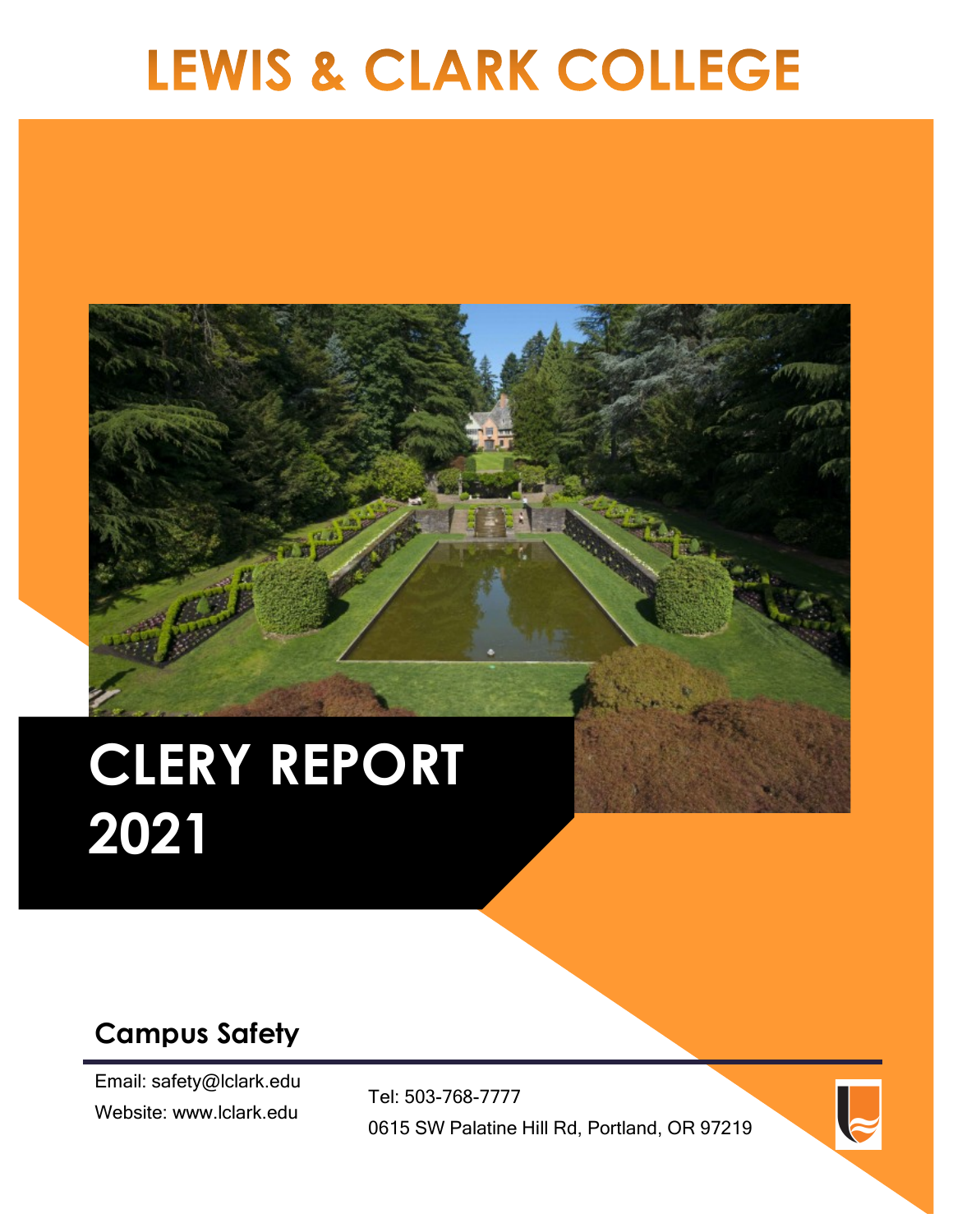# **TABLE OF CONTENTS**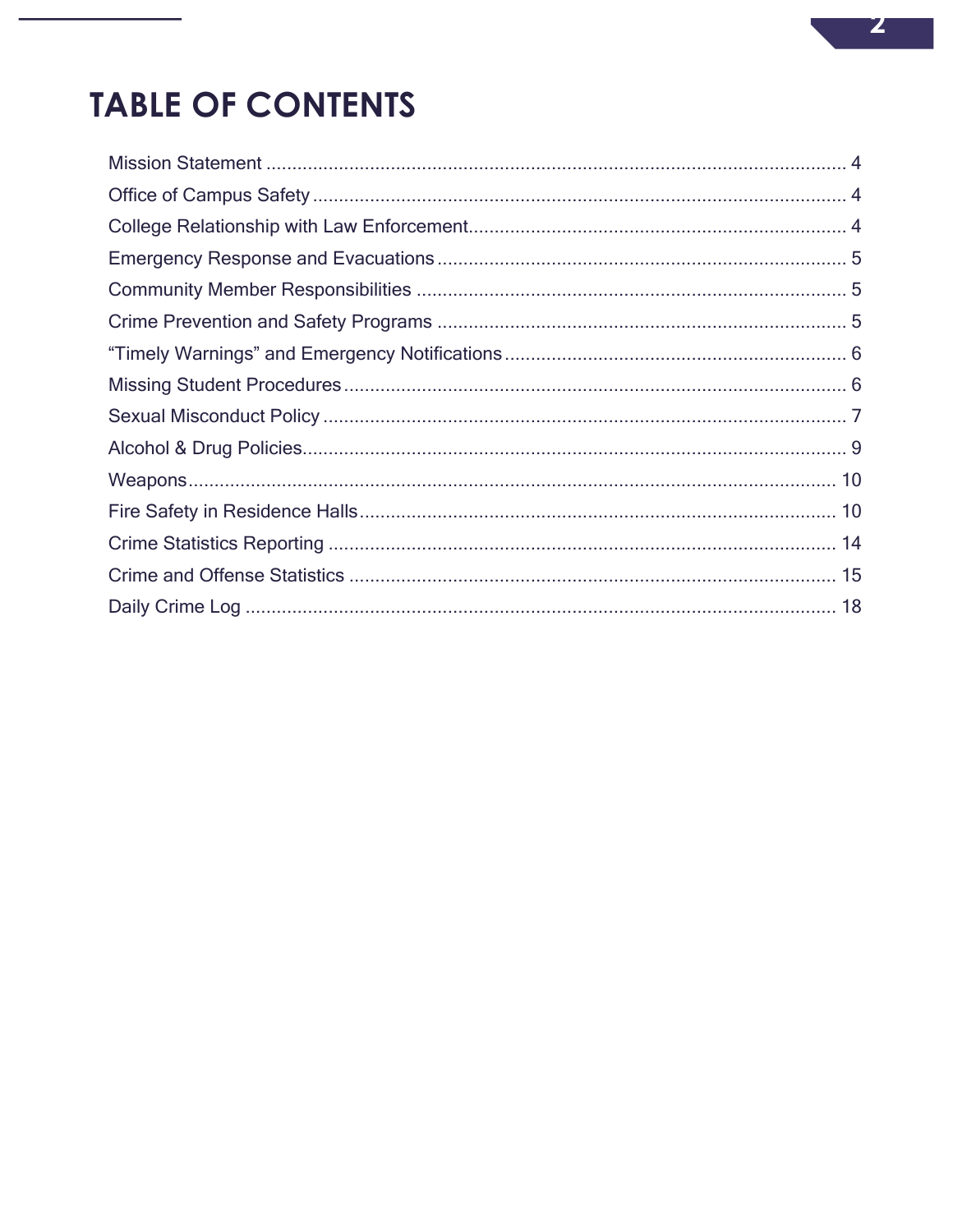# +Crime Awareness, Security and Fire Safety Report

Jeanne Clery Disclosure of Campus Security Policy and Campus Crime Statistics Act

Lewis & Clark College Campus Safety 2020-2021

The Jeanne Clery Disclosure of Campus Security Policy and Campus Crime Statistics Act, named in memory of Jeanne Clery, a 19-year-old Lehigh University freshman who was assaulted and murdered in her residence hall room on April 5, 1986, is a federal law that requires colleges and universities to collect, report, and disseminate crime data to the campus community and the U.S. Department of Education; to provide timely warnings of reported crimes that pose a serious or continuing threat to the community; and to make public their campus security policies. Amendments enacted since 2008 require additional reporting about emergency response, fire safety, hate crimes, missing student procedures, and VAWA offenses. The Director of Campus Safety prepares the annual report in cooperation with the Offices of Campus Living and Facilities Services, other campus entities, and the Portland Police Bureau. Every fall, email notification is made to all students, faculty, and staff, providing the website address to access the reportwww.lclark.edu/about/campus\_safety/crime\_awareness/

Paper copies may also be obtained at Campus Safety, or by calling 503.768.7855.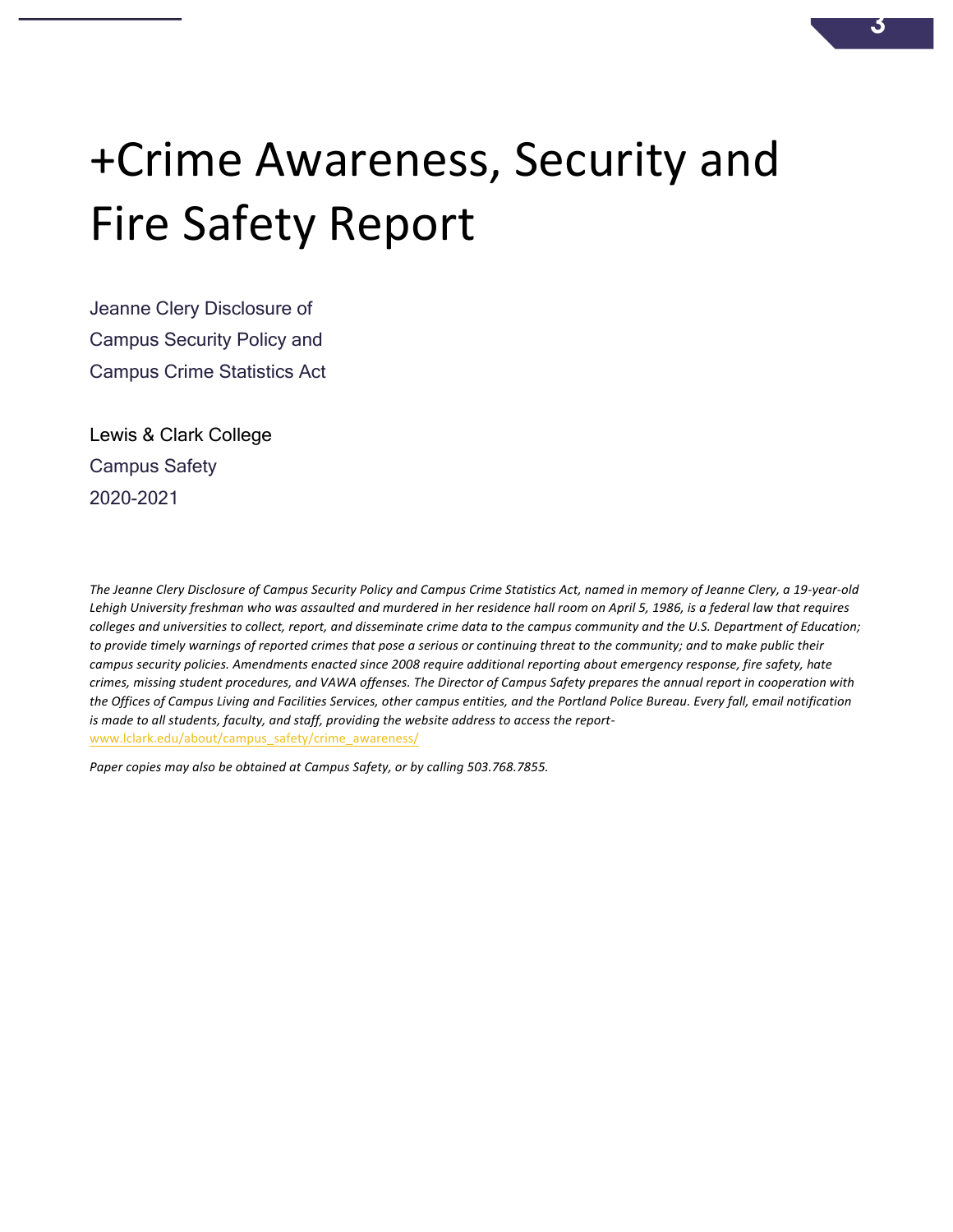# **Mission Statement**

Lewis & Clark College is concerned about the safety and welfare of all campus members and guests and commits itself to promoting a safe and secure environment. Because no campus can totally isolate itself from crime and other unforeseen eventualities, Lewis & Clark has developed a series of policies and procedures designed to help protect the campus community.

# **Office of Campus Safety**

The Office of Campus Safety reports to the Vice President of Student Life. Campus Safety works closely with all departments of the College to ensure that safety policy and procedures are uniformly executed and conveyed in a clear and consistent manner to all the College's students, faculty, and staff.

Campus Safety/Visitor Information is located at the Gate 3 entrance of the Lewis & Clark undergraduate campus. The office is open 24 hours a day, 365 days a year, staffed by Campus Safety dispatchers, uniformed officers, a Supervisor, and a Director. The office provides around-the-clock patrol and services to the campus community. All Campus Safety officers are licensed in the state of Oregon as unarmed private security providers. They have the same arrest powers as a private citizen as provided in the Oregon Revised Statutes 133.225.

Campus Safety officers are responsible for a full range of safety services to the Lewis & Clark community, including most property crime investigations, medical emergencies, fire emergencies, traffic accidents, and enforcement of all College policies, including those relating to alcohol use, drug use, and weapons possession.

Any member or guest of the Lewis & Clark community is encouraged to promptly report all criminal activity, including Clery crimes, suspicious activity, and other emergencies on campus directly to the Office of Campus Safety. Witnesses are encouraged to make reports about criminal acts of which they have awareness when a victim is unable to do so. Please dial extension 7777 for all emergency calls, 24 hours a day. Campus Safety officers will meet persons anywhere on campus to investigate and inquire about any of these events. Please call extension 7855 for all non-emergency business calls. From off campus, call 503-768-7777 to connect to Campus Safety emergency, and call 503-768-7855 for non-emergency matters. Criminal activity on campus may also be reported directly to the Portland Police Bureau by calling 911 in an emergency, or 503-823-3333 for non-emergency matters.

# **College Relationship with Law Enforcement**

Lewis & Clark College is located within the city of Portland, the county of Multnomah, and the state of Oregon, and is under the law enforcement jurisdiction of the Portland Police Bureau. The college has a long-standing and positive relationship with the local police. Campus Safety personnel call upon the police for assistance when the limited resources of the Office of Campus Safety and its staff are not adequate to meet the needs of the college in response to a major crime or incident on campus. The Portland Police Bureau will typically respond to the campus when a major felony crime has occurred and will assist the Office of Campus Safety in its investigation.

All members of the Lewis & Clark College community are encouraged to report any criminal activity on campus to either the Office of Campus Safety or the Portland Police Bureau. The Office of Campus Safety submits all criminal investigation reports to the Portland Police Bureau, where they automatically become part of its record-keeping system. All serial numbers of property stolen from campus are then reported through the Portland Police Bureau to the Law Enforcement Data System (LEDS) and the National Crime Information Center (NCIC).

The College has a formalized, detailed "Partnership Agreement" with the Portland Police Bureau, the Multnomah County District Attorney's Office, the Oregon Liquor Control Commission and Portland's Southwest Crime Prevention Office. The purpose of this agreement is to assure a smooth and efficient working relationship between the local criminal justice system and the college. This agreement enhances and supports the College in its responsibility to provide a safe and secure environment for all members of the Lewis & Clark College community.

The federal Campus Sex Crimes Prevention Act, was enacted on October 28, 2000. The law requires institutions of higher education to issue a statement advising the campus community where law enforcement agency information provided by a State concerning registered sex offenders may be obtained. That information is available through the Oregon State Police at "http://egov.oregon.gov/OSP". The Office of Campus Safety is more than willing to assist any member of the Lewis & Clark College community in accessing this information.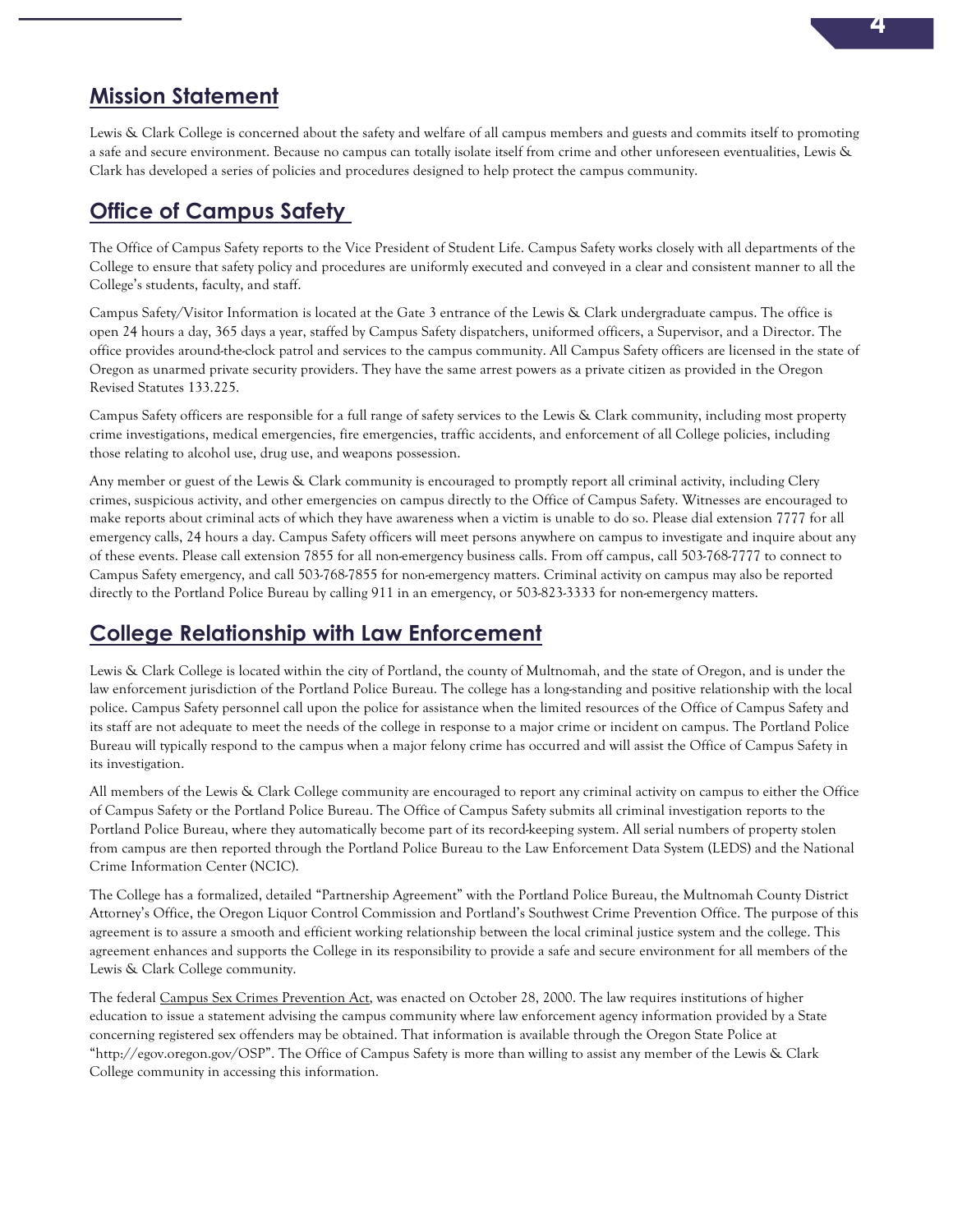

### **Emergency Response and Evacuations**

Lewis & Clark has contracted with RAVE Alert to provide emergency notification to all community members in the event of a natural or human-caused emergency. As soon as the Office of Campus Safety receives a credible report of a significant emergency or dangerous situation involving an immediate threat to the health or safety of community members, staff will initiate the RAVE Alert emergency notification system's use, and scripted messages, including, when necessary, directions to evacuate, are then delivered via text message, cell phone, office phone, home phone, college email, other email, or any combination of the above.

In making a determination that such an emergency or dangerous situation exists, Campus Safety personnel, Emergency Management Steering Committee members, emergency personnel, and any credible sources will be consulted as necessary. After ascertaining who needs to be notified, a member of the Campus Safety staff will, without delay, and taking into account the safety of the community, determine the content of the notification and initiate emergency notification, unless the notification will, in the professional judgment of the responsible authorities, compromise efforts to assist victims or to contain, respond to, or otherwise mitigate the emergency.

The Director of Campus Safety, or designee, is authorized to initiate the use of the RAVE Alert emergency notification system, and the Director, the Campus Safety Supervisor, and all Campus Safety dispatch personnel are trained to carry out the notification process. Follow up messaging may also be delivered via the emergency notification system.

Information about the emergency notification system, including the sign up process, is published several times a year via multiple avenues, including the Source (on-line news for faculty and staff) and announcements to students on all three campuses. The information is also posted on the Campus Safety website.

Due to the recently heightened understanding of the potential for devastating seismic events in the region, the College participated in the Great 2020 Oregon Shakeout. The Oregon Shakeout, which is part of a nationwide initiative to increase citizen resilience to seismic events, was performed by students, faculty, and staff on October 15, 2020. Community members were instructed to follow established protocol for survival during an earthquake (drop, cover, hold) for 60 seconds following a broadcast on the Emergency Notification System (ENS), then discuss evacuation plans.

The objectives for the exercise were to:

- Raise campus earthquake resilience by implementing best practices for preparedness, event survival, and subsequent survival activities
- Test the ENS for effectiveness and timeliness across all delivery modes (email, text, phone)
- Inform the community of local, state, and national preparedness, response, and recovery challenges

# **Community Member Responsibilities**

The cooperation and involvement of all community members in a Campus Safety program is absolutely essential. Persons must assume responsibility for their own personal safety, as well as the safety of others, and the security of personal property by taking simple, commonsense precautions. For example, although the campus is well lit, persons of any gender may feel more comfortable using the Campus Safety escort program when crossing campus late at night. Exterior residence hall and other building doors should never be left propped open, and community members should not allow entry by persons unknown to them into secure areas. Residence hall room doors should be locked at night and whenever rooms are unoccupied. Valuable items such as smartphones, cameras, laptop computers, touchpads, and backpacks should never be left unattended. Serial numbers of such items should be recorded, and the items themselves may be marked with engraving instruments provided by the Office of Campus Safety at no charge. Sturdy locking mechanisms, such as a hardened steel chain with a strong padlock or a kryptonite U-Lock should always secure bicycles. Persons having cars on campus should keep them locked at all times and should never leave unattended valuables inside the vehicles. Persons should promptly report any suspicious-looking individuals, who they feel do not belong in their residence halls, buildings, or on the campus, to the Office of Campus Safety at extension 7777.

# **Crime Prevention and Safety Programs**

The Office of Campus Safety works closely with the Office of Campus Living to provide up-to-date and meaningful presentations to the residential community about crime, and crime prevention strategies, on the Lewis & Clark campus. Every year, Campus Safety officers make presentations in residence halls on a variety of topics, including crime prevention, personal safety, fire safety, and the importance of not compromising the security of residence halls. The Director of Campus Safety routinely analyzes crime on campus and, according to the results of that analysis, modifies patrols and presentations to people living in high-report areas.

New employees, as part of their orientation, receive information from the Director of Campus Safety about Campus Safety services,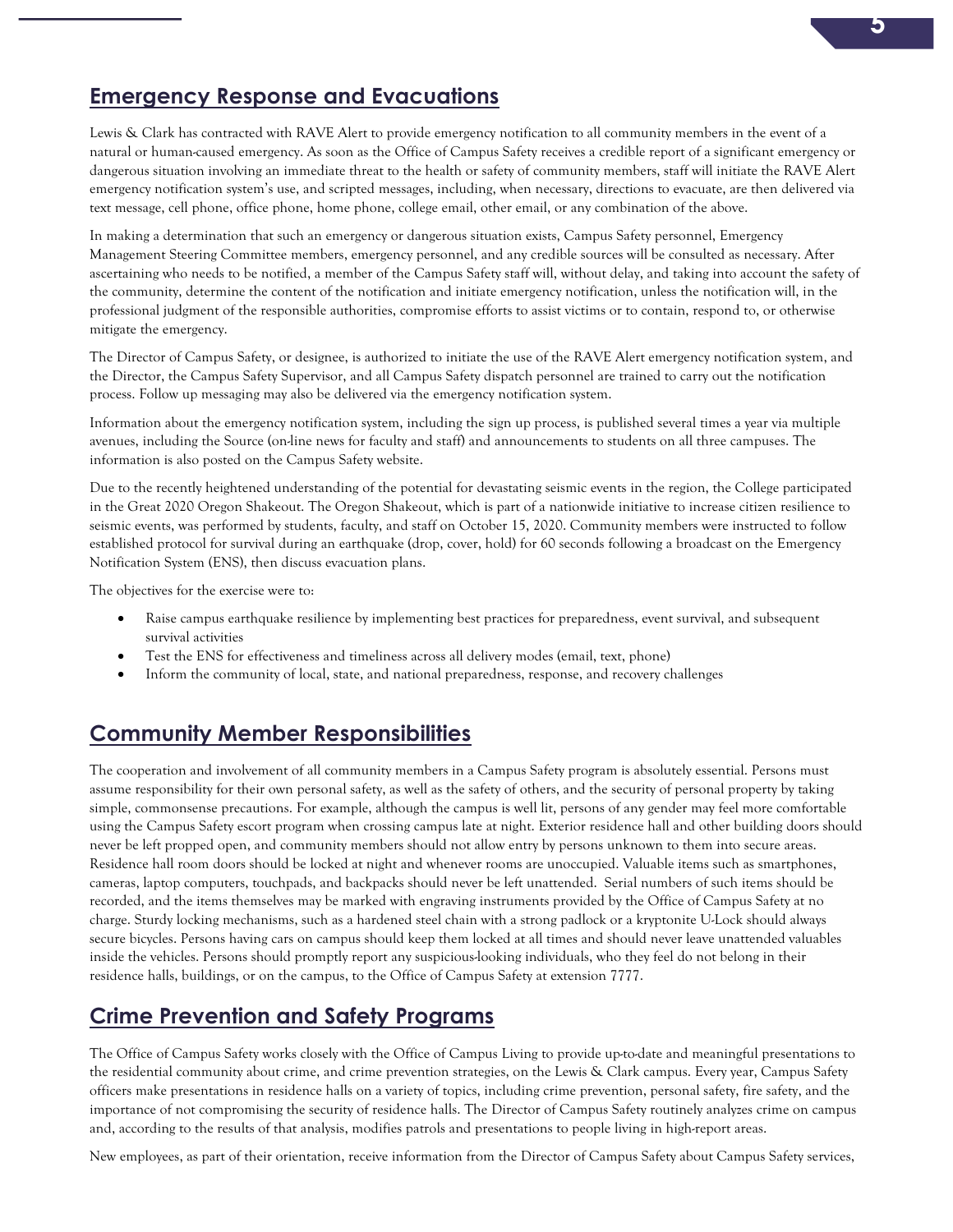crime on campus, personal safety, and crime prevention, including theft reduction strategies.

New employees also receive information about the College's Welfare Intervention Network, a multidisciplinary team of staff and faculty who share information and plan appropriate outreach efforts to support students, faculty, and staff who may be a risk to themselves or others.

Officers will answer requests for escorts to ensure the safety of anyone walking alone at night on campus. Dial extension 7777, and an officer will meet you anywhere on campus.

The Office of Facilities Services maintains College buildings and grounds with a concern for safety and security. Staff inspect campus facilities regularly, promptly make repairs affecting safety and security, and respond to reports of potential safety and security hazards such as broken windows and locks. The grounds crew of the Office of Facilities Services regularly monitors and responds to problems in landscaped areas of campus that may cause a safety hazard. For example, in the fall, the grounds crew cuts back shrubbery that impedes lighting.

The Office of Campus Safety assists Facilities Services personnel by reporting potential safety and security hazards. Students, as well as faculty and staff, may also call Facilities Services at extension 7845 to report any safety or security hazard.

The College has installed over thirty security cameras at various campus locations to assist crime prevention efforts and provide valuable historical data for any crime investigation process.

The College has also installed twenty-five well-placed blue light emergency telephones on campus that automatically dial in to the Office of Campus Safety. Campus Safety officers test these telephones regularly, and necessary repairs are effected whenever problems are noted. Information about the location of all blue light emergency telephones is available on the Campus Safety website.

Twenty five automated external defibrillators (AEDs) are placed across the College at all three campuses and in each of the Campus Safety vehicles. Campus Safety officers are trained in using AEDs should a medical emergency require it. Information about the location of all AEDs is available on the Campus Safety website.

During business hours, access to the College (excluding the residence halls) by students, employees, faculty, and their guests is not restricted. During non-business hours, access may be limited due to a formal lock/unlock schedule established by the administration and facilitated by the Office of Campus Safety and the Office of Information Technology in cooperation with other campus departments. During holiday breaks, access is extremely limited and only available by calling the Office of Campus Safety at extension 7855.

**Residence halls are locked 24 hours a day, seven days a week. Students gain entry to the residence halls by a card access system that closely monitors access of all people in these areas. All residence halls are equipped with alarms that sound when exterior doors are left open for more than 30 seconds. The Office of Campus Safety monitors these alarms. Campus Safety issues access cards; problems or questions should be directed to the office at extension 7855.**

#### **"Timely Warnings" and Emergency Notifications**

Lewis & Clark believes that communicating with members of its college community is essential to maintaining a safe, secure, and crime-free environment.

"Timely Warnings" are required for any Clery Act crime that occurs on the College's "Clery geography," that is reported to campus security authorities or local police agencies, and is considered by the institution to represent a serious or continuing threat to students or employees. A Timely Warning will be issued when required by the Clery Act.

In addition, in the event of any immediate, significant danger to the health or safety of the College community (e.g., weather, disease outbreak, etc.), the College will issue an emergency notification. Such notification may include the entire campus, or be limited to areas deemed to be at risk.

Timely Warnings and emergency notifications will be issued by Lewis & Clark as soon as the pertinent information is available. The Director of Campus Safety, or designee, will be responsible for disseminating this information, and the College will use any/all avenues of communication deemed appropriate, including, but not limited to, the RAVE Alert emergency notification system, campus-wide emails to all community members, and Campus Safety vehicle loudspeakers.

# **Missing Student Procedures**

Any student, employee, or other community member who has reason to believe that a Lewis & Clark undergraduate student has been missing for 24 hours should report that information to the Office of Campus Safety.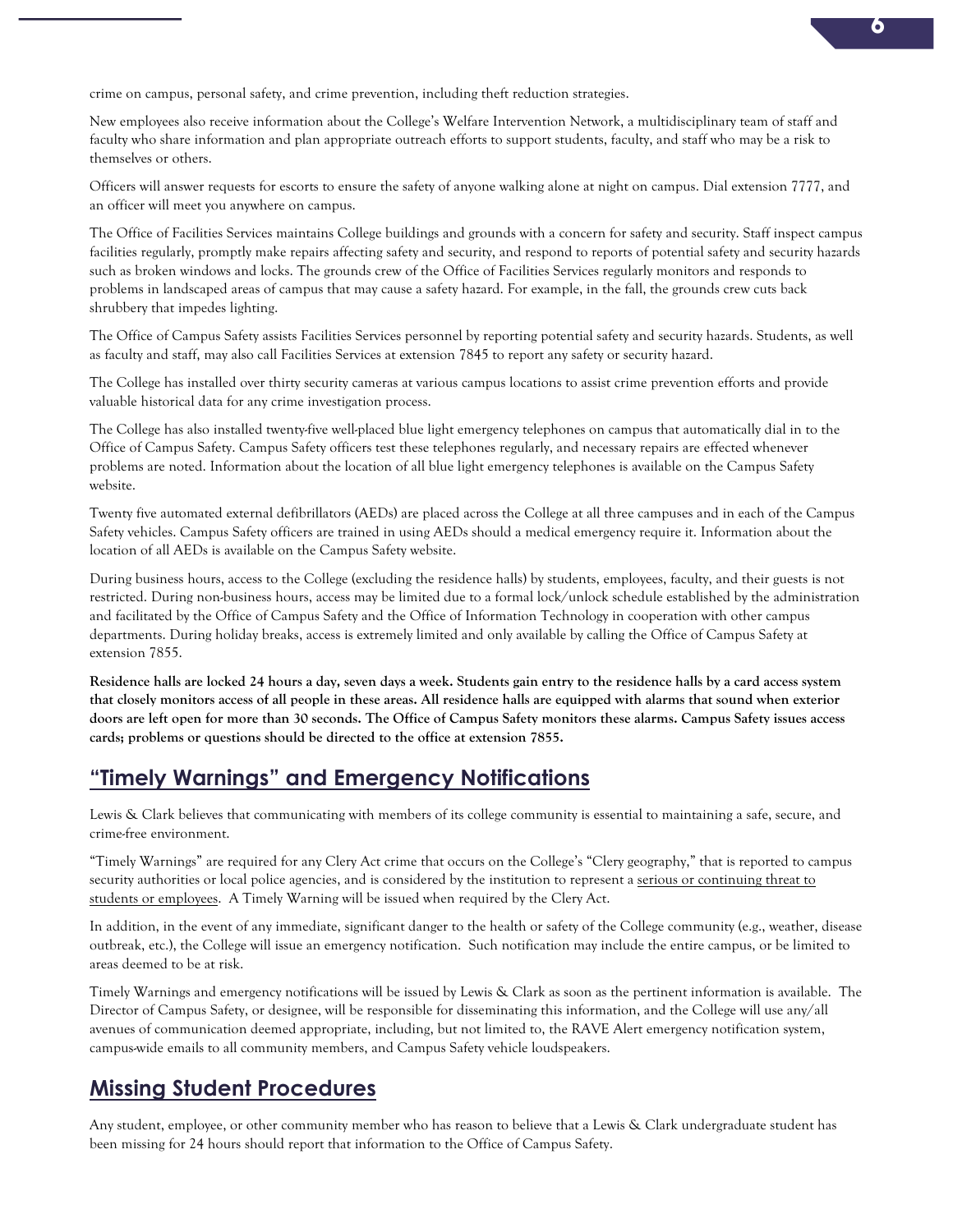If a person reports to another college official - such as a member of the Campus Living staff - that they have reason to believe that an undergraduate student has been missing for 24 hours, that official should immediately contact Campus Safety.

Colleague, a college database, maintains emergency contact information for each undergraduate student. All undergraduate students are required to take the opportunity to identify a contact person or persons who the College shall notify if, at the time the student is determined missing, said student is registered for classes. As with all emergency contact information, it will remain confidential, be accessible only to authorized campus officials, and will not be disclosed, except to law enforcement personnel in furtherance of a missing person investigation.

In the case of a reported missing student who resides on campus, Lewis & Clark will coordinate on campus efforts to locate the student. Campus Safety has the responsibility to make the determination whether the student is missing. If a resident student is determined to be missing, the Portland Police Bureau shall be notified immediately.

In the case of a reported missing student who resides off campus, Campus Safety will assist the law enforcement department having jurisdiction, working together in an effort to locate the student. The law enforcement department having jurisdiction has the responsibility to make the determination whether the student is missing.

Once an undergraduate student has been determined missing, Lewis & Clark will, within 24 hours, notify that student's designated contact person or persons.

For all undergraduate students who are under the age of 18 and not emancipated, a custodial parent or guardian will be notified within 24 hours of the determination that the student is missing, in addition to any additional contact person or persons designated by the student.

### **Sexual Misconduct Policy**

The College prohibits all forms of sexual or gender-based harassment, discrimination or violence. Prohibited conduct includes sexual harassment, sexual assault, intimate partner violence, and stalking.

#### **The full Sexual Misconduct Policy is located online at:**

https://www.lclark.edu/live/profiles/3680-sexual-misconduct-resources-and-support-policy

The Sexual Misconduct Policy includes the following components:

- Institutional Values and Community Expectations
- Resources
- Prohibited Conduct
- Interim Measures and Supportive Measures
- Formal Complaint, Formal Resolution, and Appeal
- Principles of Investigation and Adjudication
- Investigation Process
- Title IX conduct and scope
- Live Hearing
- **Sanctions**
- **Training Required**
- Record Retention

The Sexual Misconduct Policy applies to all Lewis & Clark community members, including students, faculty, administrators, staff, volunteers, vendors, independent contractors, visitors, and any individuals regularly or temporarily employed, studying, living, visiting, conducting business or having any official capacity with the College or on College property.

This Sexual Misconduct Policy applies to the conduct of all Lewis & Clark community members at all times, regardless of location. Some specific procedures, however, apply only in more limited circumstances. The means for support and intervention by the College depend on the relationship of the person to the College.

A Reporting Party is encouraged to report misconduct regardless of where the incident occurred, or who committed it. Even if the College does not have jurisdiction over the Respondent, the College will still take prompt action to attempt to provide for the safety and well-being of the Reporting Party and the broader campus community.

#### **Supportive Measures**

The College will take actions that support a student and allow them to access their education. Supportive measures include confidential assistance, academic accommodations, and housing accommodations. **Supportive measures are available with or**  **7**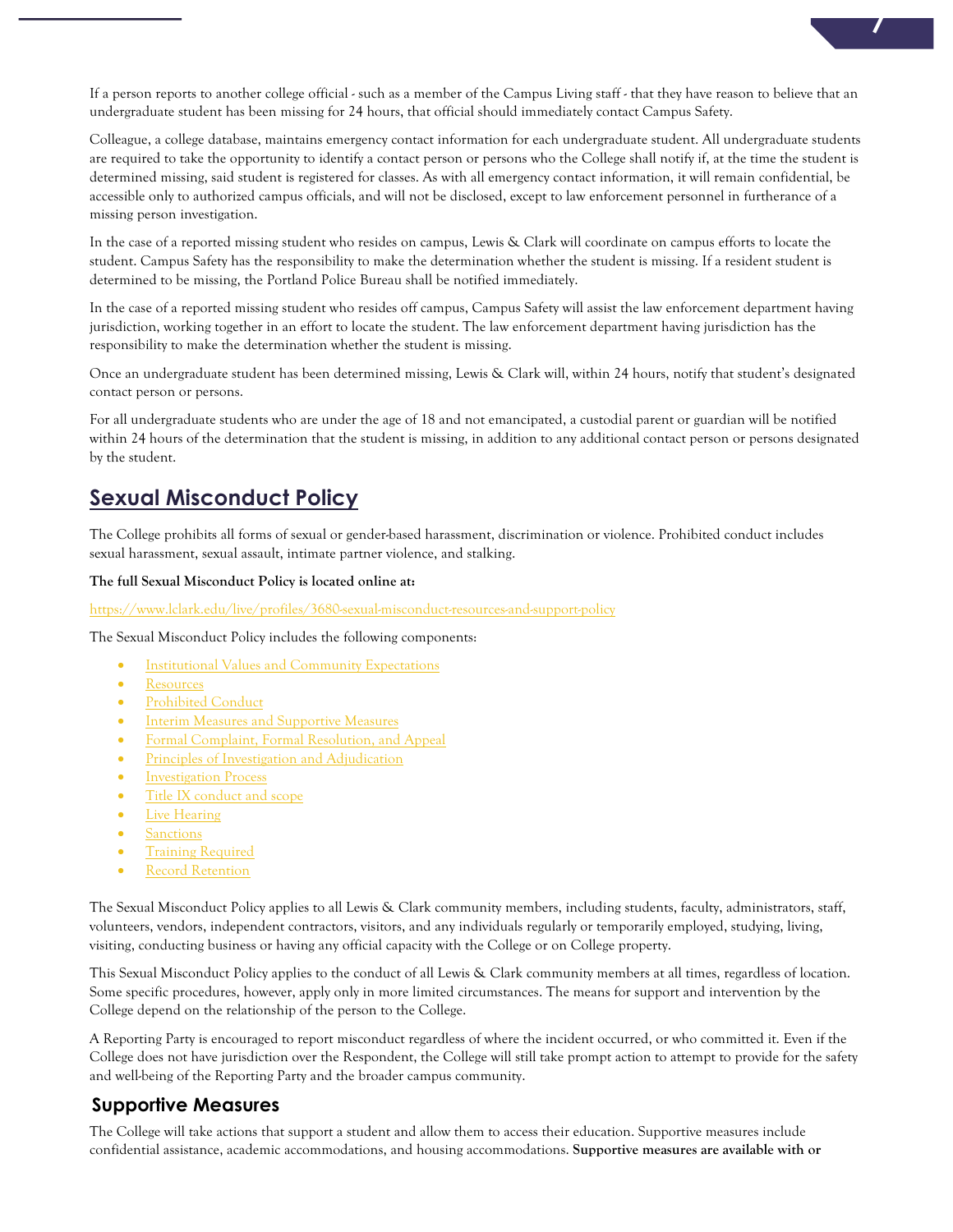#### **without an investigation.**

A person can request supportive measures by contacting the Title IX Coordinator or a Deputy Title IX Coordinator. They will arrange a private meeting to discuss the request and how it is connected to the prohibited conduct covered by this policy. A person can also refer to the example list of available supportive measures. Requesting supportive measures does not require disclosing all the details of what happened.

Some limited interim protective measures may be available prior to the resolution of a formal complaint, such as a No Contact order between the Reporting Party and Respondent.

#### **Confidential Assistance**

Confidential resources are available to access whether or not a person seeks any other support from the College. **Confidential resources are available with or without a report to the College, and with or without an investigation. These resources do not report confidential information to the Title IX Coordinator.**

- Confidential Advocates
- Ombuds Office
- Counseling Service
- Student Health Service
- Employee Assistance Program
- Office of Spiritual Life

#### **Confidential Medical Assistance:**

A medical provider can provide emergency and/or follow-up medical services.

On campus, the Student Health Service can provide medical care including medical examinations, STI testing, pregnancy screening, birth control counseling and supplies (including emergency contraception), and referral to off-campus medical providers and specialists.

The Student Health Service is not, however, equipped for forensic examinations. Local health care facilities that offer Sexual Assault Forensic Exams (SAFE) are listed on the Resources page.

A medical exam has two goals: first, to diagnose and treat the full extent of any injury or physical effect (including prevention of sexually transmitted illnesses and pregnancy) and second, to properly collect and preserve evidence. There is a limited window of time (within 84 hours) following an incident of sexual assault to preserve physical and other forms of evidence. Taking the step to gather evidence immediately does not commit you to any particular course of action. The decision to seek timely medical attention and gather any evidence, however, will preserve the full range of options to seek resolution under this policy or through the pursuit of criminal prosecution.

#### **Reporting to the College**

If you or someone you know were affected by prohibited conduct, you have the option of reporting to the Title IX Coordinator. The Title IX Coordinator is responsible for the College's response to prohibited conduct. **Reporting does not initiate an investigation.** Reporting to the Title IX Coordinator does not initiate a report to law enforcement. This policy provides amnesty from discipline for alcohol and drug use, in order to encourage reporting.

If you are an **employee of the College**, you are **required** to report all information to the Title IX Coordinator, whether by phone, email, online reporting form, or through a Deputy Title IX Coordinator. You can find guidance on our resource website on how to handle receiving information about prohibited conduct. *The only employees not required to report* are the confidential resources listed above. If you are unsure about your responsibility ("responsible employee" obligation), please contact the Title IX Coordinator.

When a report involves suspected abuse of a minor under the age of 18, all college employees are required by state law to notify child protective services and/or local law enforcement, unless the employee is a psychiatrist, psychologist, member of the clergy, attorney or guardian ad litem and the report is privileged under ORS 40.225 to 40.295 or 419B.234 (6).

When used in this policy, "Reporting Party" refers to an individual identified as the party affected or harmed by the alleged conduct reported under this policy. "Respondent" refers to an individual accused of alleged conduct under this policy.

#### **Outreach after a Report**

When a report is made, the Title IX Coordinator will ensure the affected person (the "Reporting Party") is contacted to learn about their options. Options include connecting with confidential resources, asking for supportive measures, discussing an investigation option, and discussing alternatives to formal investigation. The Reporting Party is not required to pursue their options. The wishes and autonomy of the Reporting Party will be respected to the extent allowed by law and policy; only under rare circumstances –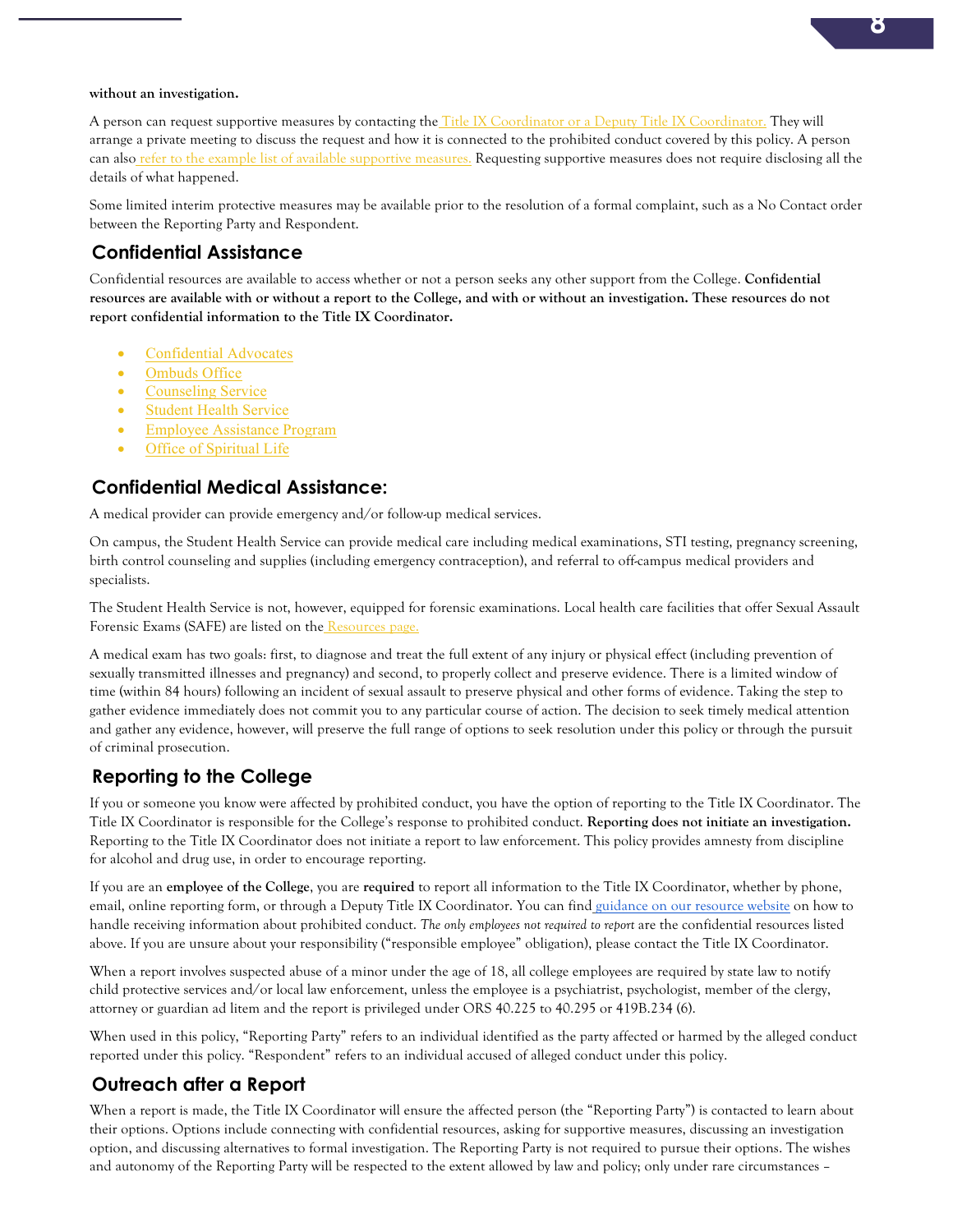based on community safety – will the College take any action without the full cooperation of the Reporting Party.

Alternatives to a formal complaint and formal investigation may include non-disciplinary resolution options. Any non-disciplinary resolution option must be voluntary. Any non-disciplinary resolution options must involve a confidential process by a trained facilitator. The College will involve student advisory groups in any discussion of non-disciplinary resolution options, and will share power with student advisory groups in determining the design of any non-disciplinary resolution option program.

#### **Filing a Formal Complaint**

After reporting information to the Title IX Coordinator, a person affected by prohibited conduct (the "Reporting Party") may choose to file a formal complaint. A formal complaint is a request for formal investigation by the College. The formal complaint and formal resolution procedures are found here. Reporting to the Title IX Coordinator *does not automatically initiate a formal complaint*.

#### **Reporting to Law Enforcement**

A person may report a crime to law enforcement with or without reporting to the Title IX Coordinator. A Confidential Advocate can accompany you to make a report to law enforcement.

The College encourages all individuals to report to the College and to local law enforcement. Reporting options are not mutually exclusive. Both College and criminal proceedings may be pursued simultaneously.

To report to law enforcement, you can start by contacting Campus Safety, or by directly contacting the law enforcement agency where the crime occurred:

- Campus Safety
- Portland Police Bureau and other local law enforcement

#### **Amnesty for Alcohol or Other Drug Use**

The College community encourages the reporting of conduct prohibited under the Sexual Misconduct Policy. It is in the best interest of this community that as many Reporting Parties as possible choose to report to college officials, and that witnesses come forward to share what they know. To encourage reporting, an individual who reports sexual harassment or other forms of prohibited conduct, either as a Reporting Party or a third- party, will not be subject to disciplinary action by the College for their own personal consumption of alcohol or drugs at or near the time of the incident, provided that any such violations did not and do not place the health or safety of any other person at risk. The College may, however, initiate an educational discussion or pursue other educational remedies regarding alcohol or other drugs.

#### **Retaliation**

Retaliation should be reported promptly to the Title IX Coordinator, and a finding of responsibility for retaliation may result in disciplinary action independent of any sanction or interim measures imposed in response to the underlying allegations of sexual or gender-based misconduct. Retaliation includes any action or threat of action designed to dissuade a person from reporting misconduct or participating truthfully in an investigation

# **Alcohol & Drug Policies**

Lewis & Clark seeks to encourage and sustain an academic environment that both respects individual freedom and promotes the health, safety, and welfare of all members of the community. In keeping with these objectives, the College has established a policy and guidelines governing the distribution and consumption of alcoholic beverages on the College campus, consistent with laws of the state of Oregon. Underage possession and/or consumption of alcoholic beverages is not permitted on property owned or controlled by the College.

Intentionally or knowingly selling, or intentionally or knowingly "furnishing" alcoholic beverages to persons under the age of 21, or to persons obviously inebriated, is not permitted on property owned or controlled by the College.

Alcohol can be served at public events only to those over the age of 21 and only if in conformity with those requirements of the Oregon Liquor Control Commission and the College regarding the serving of alcohol.

Arrangements for serving alcohol at public events must be made through the Office of Campus Conferences and Events in Templeton Campus Center.

Any individual known to be in violation of the College alcohol policy is subject to disciplinary action and possible arrest (citation in lieu) or fine according to state or federal law.

#### **Illegal Drugs**

Lewis & Clark does not condone possession, use, or distribution of any and all illegal drugs by anyone in any campus facility. Any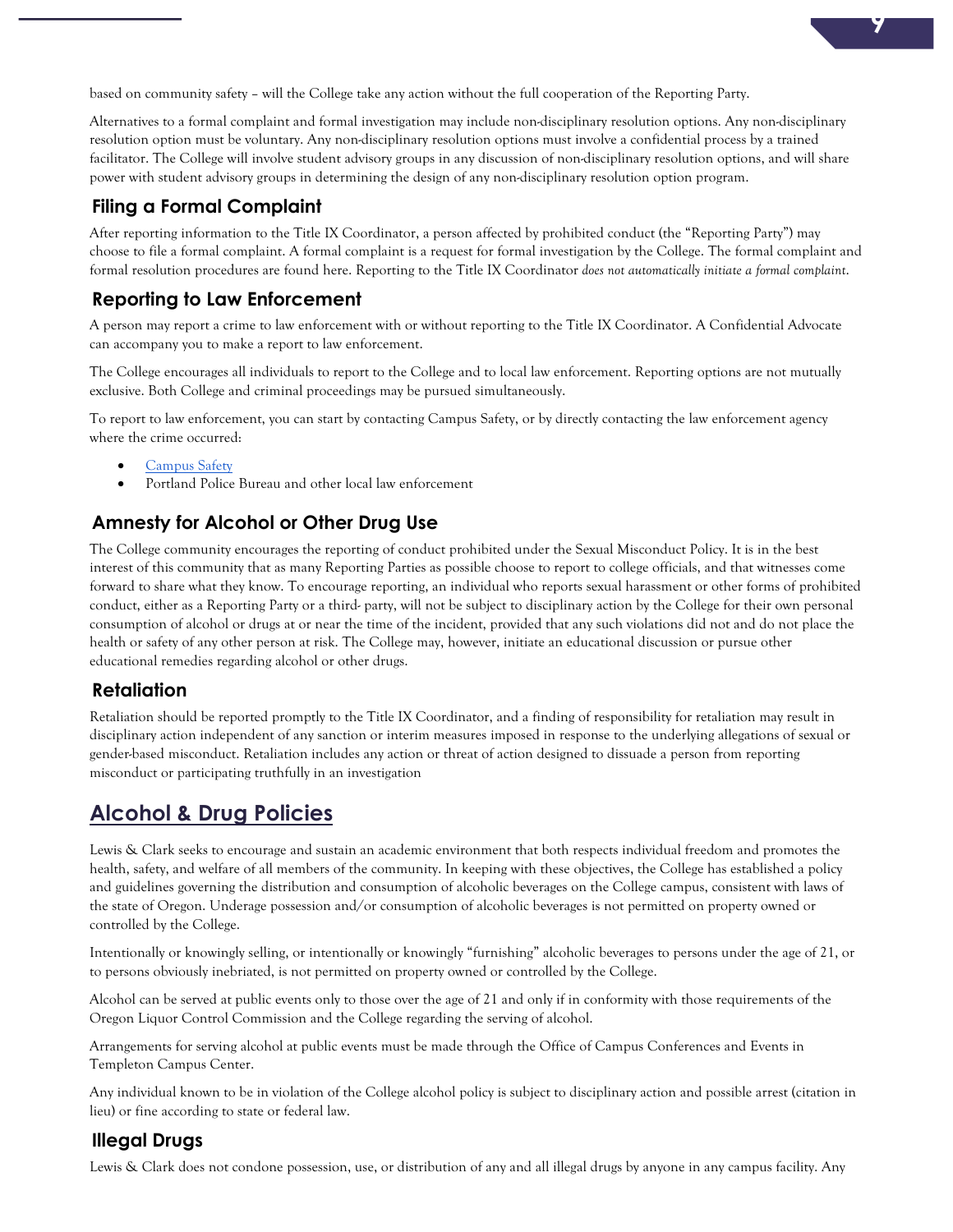individual known to be possessing, using, or distributing such drugs is subject to disciplinary action and possible arrest, imprisonment, or fine according to state or federal law. The possession of marijuana, while legal in the state of Oregon under some circumstances for persons over the age of 21, is not allowed on campus.

#### **Alcohol and Other Drug Education Programs**

The College has an employee assistance program, through Cascade Centers, for confidential counseling and referrals for issues including drug and alcohol abuse.

Each fall, incoming undergraduate students are required to complete an online alcohol and other drug education program prior to beginning classes. As a part of the course, students are required to review and acknowledge that they have read the campus Alcohol and Drug Policies. The course curriculum is researched-based and designed to be interactive and non-judgmental to fully engage students. During New Student Orientation, Campus Living staff conduct sessions to explain and discuss the Student Code of Conduct and, more importantly, responsible behavior in general. Use of alcohol and other drugs is a major topic during these sessions. Staff members continue group and one-on-one discussions about alcohol and other drugs as necessary throughout the academic year.

The College draws upon the National Institute on Alcohol Abuse and Alcoholism's (NIAAA) recommendations for addressing college drinking to drive its strategies in alcohol and other drug use education and prevention. Programs and interventions that combine cognitive-behavioral skills with norms clarification and motivational enhancement have been shown to be effective with the college-aged population. The College employs these evidence based strategies for education and prevention of excessive use of alcohol and other drugs. The use of College-specific health behavior data collected through the American College Health Association-National College Health Assessment II (ACHA-NCHA II) is used for norms clarification and dispelling common myths regarding alcohol and other drug use by college students. This has been effective in challenging behavior and perceptions.

Outcomes for students who are in violation of the Student Code of Conduct regarding alcohol and other drug use are designed to be educative. These outcomes, based on the above recommendations include individual and group sessions based on Alcohol Skills Training Program (ASTP) and Brief Alcohol Screening and Intervention for College Students (BASICS). Referrals to off-campus licensed addiction specialists are made when appropriate. Other outcomes for violations of the Student Code of Conduct include student-generated alcohol education programs, topic-specific readings, and other brief motivational enhancement sessions. Similar educational outcomes are used with students found responsible for other drug violations.

These efforts, along with consistent enforcement, communication, and policy review, provide a comprehensive approach to alcohol and other drug use prevention and education. Alcohol and other drug policies and programs are reviewed every two years. Updates to policy and programming are made based on these reviews. The Office of Health Promotion and Wellness coordinates institutional programmatic interventions relating to alcohol and other drug use issues.

#### **Weapons**

For the safety of everyone, all types of weapons are prohibited on campus. This includes, but is not limited to, firearms, ammunition, explosives, air guns, BB guns, crossbows, bows and arrows, spring-type guns, knives with blades longer than three and one half inches, slingshots, firecrackers, fireworks, and cherry bombs. Anyone possessing or using any of these weapons can and will be subject to disciplinary action.

# **Fire Safety in Residence Halls**

Campus Safety and Campus Living partner to cover fire safety training for the staff teams of both departments. In turn, with the help of the Facilities departments, fire education drills are conducted twice a semester. The first drill is announced, while the second is unannounced.

Inspections related to fire safety are conducted each semester in every residence hall room. Area Directors' checks include sprinkler heads and piping, smoke detectors and wall surfaces. They also check for prohibited and high risk items.

Lewis & Clark is a smoke-free campus. Smoking is not permitted in college buildings or college grounds. Additionally, residential students are prohibited from having camping stoves and fuel, fireworks, halogen lamps, and appliances with open coils, such as toasters, hot plates and toaster ovens. Burning candles, sage, incense, and other like items are also prohibited.

Campus Safety officers, assisted by Area Directors or Resident Advisors, conduct fire drills twice each semester (four total per year) in each of the residence halls. Portland Fire Bureau personnel are notified of the drills and are allowed to participate.

Students should be aware of the location of the residence hall exits, fire alarm pull stations, and fire extinguishers.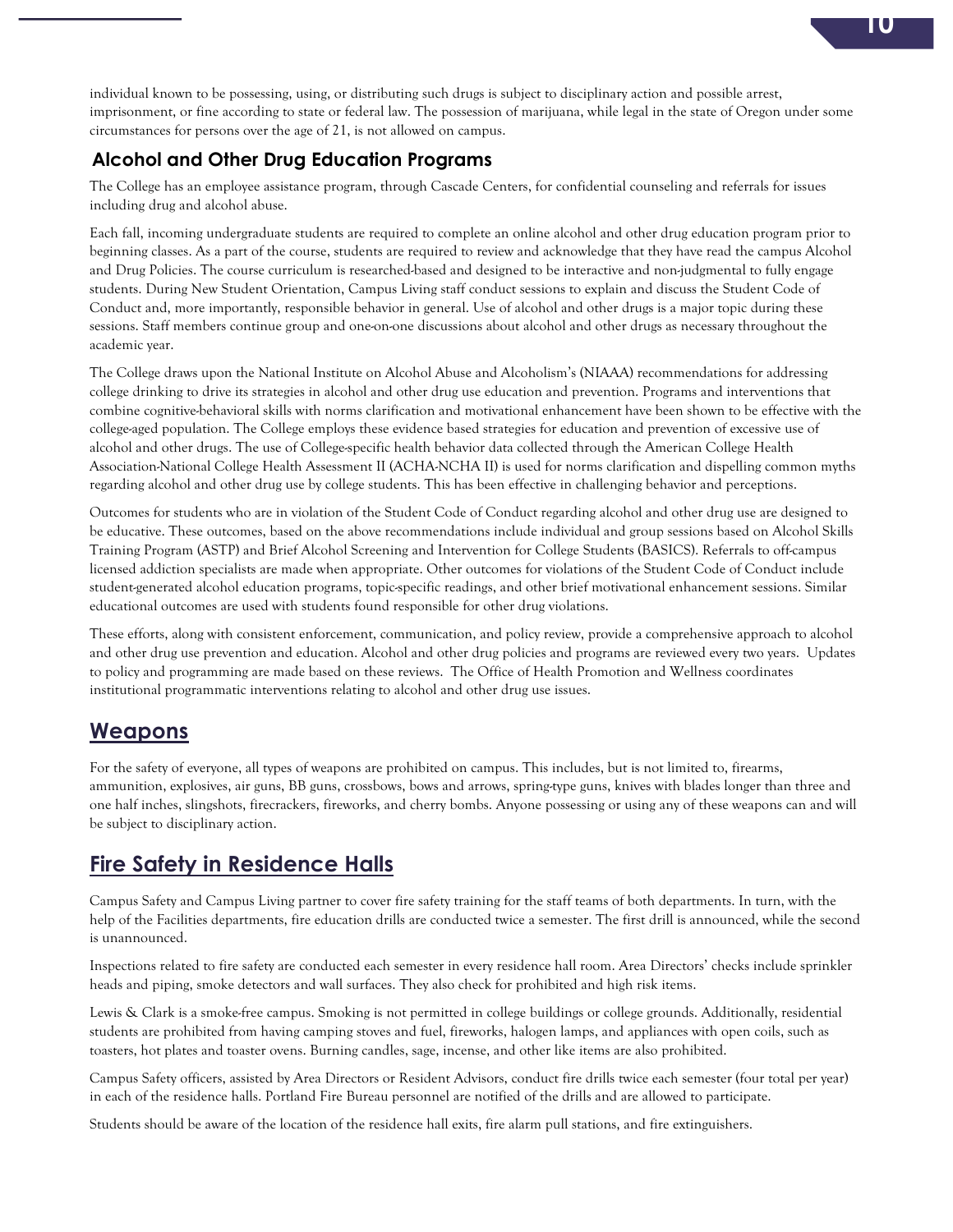

#### **Procedures to follow in the event of a fire**

- In all cases of fire, call 911 and Campus Safety (ext. 7777). Give your name and describe the location of the fire.
- If you have been trained and are able to safely extinguish the fire, do so. Use the proper fire extinguisher for the type of fire. Keep your back to an exit and, depending on the size of your extinguisher, stand 10 to 20 feet away from the fire. Follow the four-step **PASS** procedure. If the fire does not begin to go out immediately, leave the area at once.
- **Pull** the pin. This unlocks the operating lever and allows you to discharge the extinguisher.
- Aim the extinguisher nozzle or hose at the base of the flames.
- **Squeeze** the trigger while holding the extinguisher upright.
- **Sweep** the extinguisher from side to side, covering the area of the fire with the extinguishing agent.
- Watch the fire area. If the fire reignites, repeat the process.
- *(WARNING: Portable fire extinguishers discharge faster than most people think – many within 15 to 30 seconds.)*
- If the fire is large, very smoky, or spreading rapidly, leave the building immediately by the nearest clear exit. Pull the fire alarm and clear the area. Do not stop or return to collect personal belongings. Evacuate all effected rooms, closing all doors and windows to confine the fire and reduce oxygen—DO NOT LOCK DOORS.
- Follow the directions of Emergency Team Leaders (ETLs), including Resident Advisors, Area Directors or other emergency personnel.
- Assist disabled persons. Do not use elevators.
- If there is a closed door in your exit path, touch the door lightly with the back of your hand. If the **door is not warm**, open slowly. Be prepared to close the door quickly if smoke or flames are present. Leave immediately if clear and be prepared to crawl if you encounter smoke. Cooler cleaner air is near the floor. If the **door is warm**, do not open it. Seek an alternate route.
- If you **become trapped** in the residence hall during a fire and a window is available, place an article of clothing (shirt, coat, etc.) outside the window as a marker for emergency personnel. If there is no window, stay near the floor, where the air will be more breathable. Cover your mouth with a dampened cloth. Shout at regular intervals to alert emergency personnel of your location.
- If your clothes catch fire STOP, DROP & ROLL to extinguish the flame. DO NOT RUN!
- Once outside the residence hall, proceed to the designated Evacuation Assembly Area (EAA) for your building, avoiding fire lanes and hydrants. Notify emergency personnel if you suspect someone is trapped inside.
- Follow the directions of Emergency Team Leaders (ETLs), including Resident Advisors, Area Directors or other emergency personnel, and **do not** reenter the residence hall until you have been authorized to do so.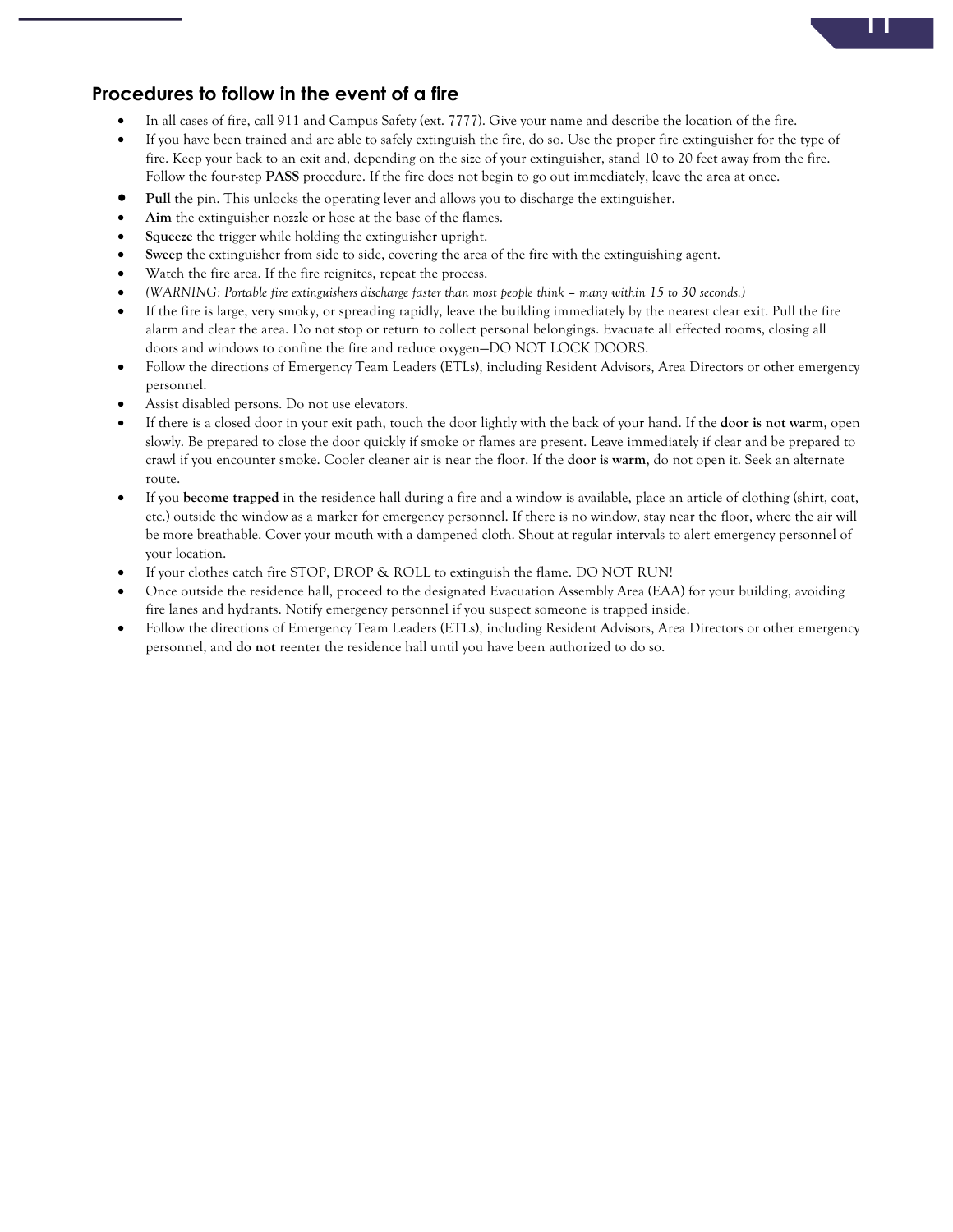# **Fire Safety Systems**

L.

| <b>Residence</b><br>Hall | <b>Alarms</b>            | <b>Smoke Detectors</b><br>in H/K* | <b>Horns</b> | <b>Strobes</b> | <b>Auto Close</b><br><b>Doors</b> | <b>Smoke Detectors</b><br>in rooms** | Sprinkler    |
|--------------------------|--------------------------|-----------------------------------|--------------|----------------|-----------------------------------|--------------------------------------|--------------|
| Akin                     | Y                        | Y                                 | $\checkmark$ | Υ              | Υ                                 | Y                                    | $\checkmark$ |
| <b>Stewart</b>           | Υ                        | Y                                 | Υ            | Y              | Y                                 |                                      |              |
| Odell                    | Υ                        | Υ                                 | Υ            | Y              | Y                                 |                                      |              |
| Ponderosa                | Υ                        | ٧                                 | Y            | Y              | $\check{ }$                       | v                                    |              |
| <b>Spruce</b>            | Y                        |                                   | Y            | Υ              |                                   |                                      |              |
| Juniper                  |                          |                                   | v            | Υ              |                                   |                                      |              |
| <b>Manzanita</b>         |                          |                                   | Υ            | Υ              | v                                 |                                      |              |
| Alder                    |                          | v                                 | Υ            | Υ              |                                   |                                      |              |
| Hartzfeld                | $\checkmark$             | ٧                                 | Y            | Υ              |                                   |                                      |              |
| <b>Holmes</b>            | Y                        | Υ                                 | Y            | Y              | Υ                                 | Y                                    |              |
| Platt-<br>Howard         | Υ                        | Υ                                 | Υ            | Υ              | Y                                 | Y                                    |              |
| Copeland                 | Υ                        | Υ                                 | Y            | Υ              | Υ                                 | Y                                    |              |
| East                     | v                        | Y                                 | Υ            | Υ              | ٧                                 | Y                                    |              |
| West                     |                          |                                   | Y            | Υ              |                                   |                                      |              |
| <b>Roberts</b>           |                          | Υ                                 | Y            | Y              | Υ                                 | Υ                                    |              |
| $\ast$                   | <b>Hallways/Kitchens</b> |                                   |              |                |                                   |                                      |              |

**\*\* Independent of Fire System**

# **Reported fires**

| <b>Residence Hall</b> | <b>Fires</b> | Cause     | Injury       | Death | Damage       |
|-----------------------|--------------|-----------|--------------|-------|--------------|
| Akin                  |              |           |              |       |              |
| 2018                  | 0            | <b>NA</b> | 0            | 0     | $\Omega$     |
| 2019                  | 0            | <b>NA</b> | $\mathbf{0}$ | 0     | 0            |
| 2020                  | 0            | <b>NA</b> | 0            | 0     | 0            |
| <b>Stewart</b>        |              |           |              |       |              |
| 2018                  | 0            | <b>NA</b> | 0            | 0     | $\mathbf{0}$ |
| 2019                  | 0            | <b>NA</b> | 0            | 0     | $\mathbf{0}$ |
| 2020                  | 0            | <b>NA</b> | 0            | 0     | 0            |
| Odell                 |              |           |              |       |              |
| 2018                  | 0            | <b>NA</b> | 0            | 0     | 0            |
| 2019                  | 0            | <b>NA</b> | 0            | 0     | 0            |
| 2020                  | 0            | <b>NA</b> | 0            | 0     | 0            |
| Ponderosa             |              |           |              |       |              |
| 2018                  | 0            | <b>NA</b> | 0            | 0     | 0            |
| 2019                  | 0            | <b>NA</b> | 0            | 0     | $\Omega$     |
| 2020                  | 0            | <b>NA</b> | 0            | 0     | 0            |
| Spruce                |              |           |              |       |              |
| 2018                  | 0            | <b>NA</b> | 0            | 0     | 0            |
| 2019                  | 0            | <b>NA</b> | 0            | 0     | 0            |
| 2020                  | 0            | <b>NA</b> | 0            | 0     | 0            |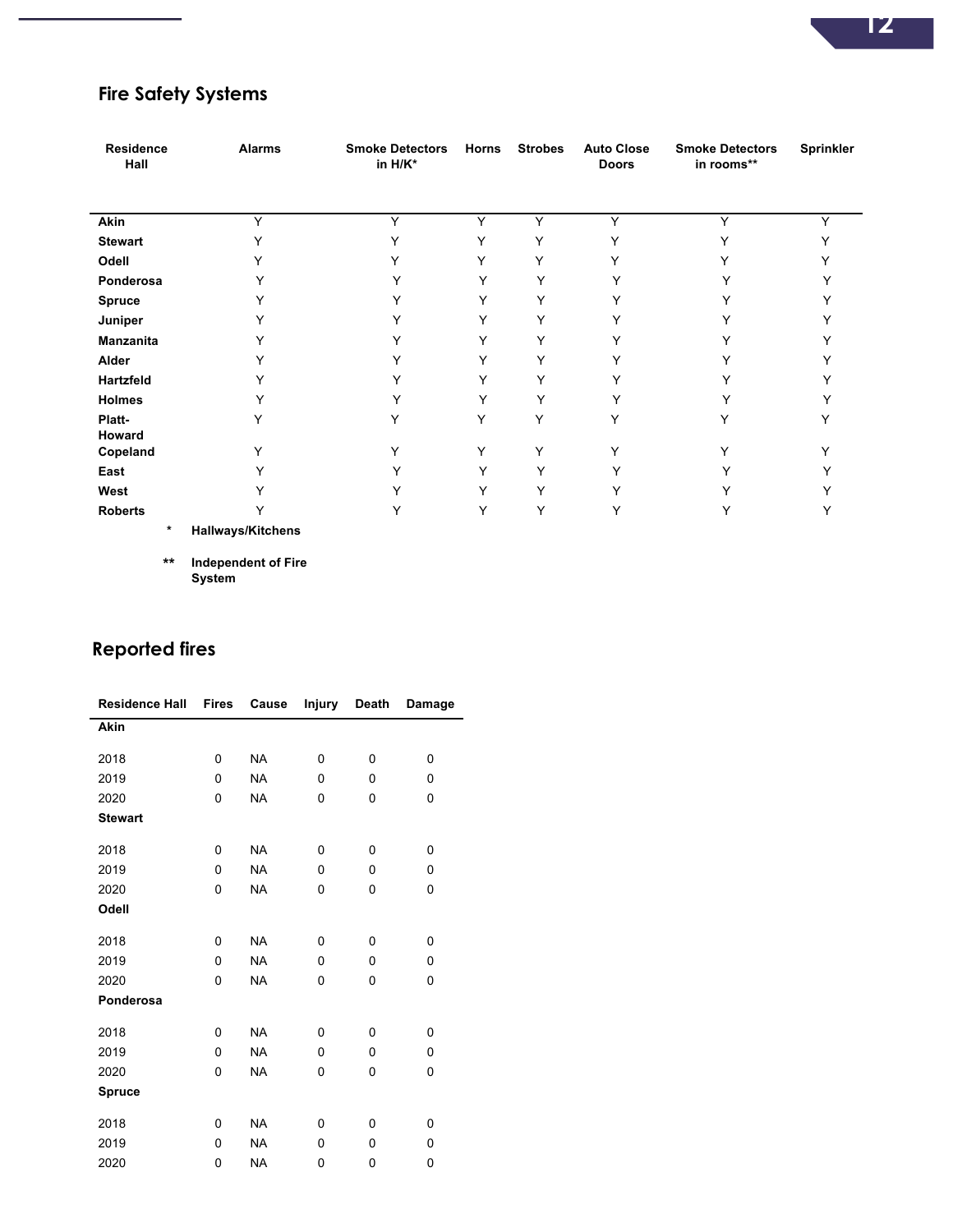| Juniper             |   |           |   |   |   |
|---------------------|---|-----------|---|---|---|
| 2018                | 0 | <b>NA</b> | 0 | 0 | 0 |
| 2019                | 0 | <b>NA</b> | 0 | 0 | 0 |
| 2020                | 0 | <b>NA</b> | 0 | 0 | 0 |
| <b>Manzanita</b>    |   |           |   |   |   |
| 2018                | 0 | <b>NA</b> | 0 | 0 | 0 |
| 2019                | 0 | <b>NA</b> | 0 | 0 | 0 |
| 2020                | 0 | <b>NA</b> | 0 | 0 | 0 |
| Alder               |   |           |   |   |   |
| 2018                | 0 | <b>NA</b> | 0 | 0 | 0 |
| 2019                | 0 | <b>NA</b> | 0 | 0 | 0 |
| 2020                | 0 | <b>NA</b> | 0 | 0 | 0 |
| Hartzfeld           |   |           |   |   |   |
| 2018                | 0 | <b>NA</b> | 0 | 0 | 0 |
| 2019                | 0 | <b>NA</b> | 0 | 0 | 0 |
| 2020                | 0 | <b>NA</b> | 0 | 0 | 0 |
| <b>Holmes</b>       |   |           |   |   |   |
| 2018                | 0 | <b>NA</b> | 0 | 0 | 0 |
| 2019                | 0 | <b>NA</b> | 0 | 0 | 0 |
| 2020                | 0 | <b>NA</b> | 0 | 0 | 0 |
| <b>Platt-Howard</b> |   |           |   |   |   |
| 2018                | 0 | NA        | 0 | 0 | 0 |
| 2019                | 0 | <b>NA</b> | 0 | 0 | 0 |
| 2020                | 0 | <b>NA</b> | 0 | 0 | 0 |
| Copeland            |   |           |   |   |   |
| 2018                | 0 | <b>NA</b> | 0 | 0 | 0 |
| 2019                | 0 | <b>NA</b> | 0 | 0 | 0 |
| 2020                | 0 | <b>NA</b> | 0 | 0 | 0 |
| East                |   |           |   |   |   |
| 2018                | 0 | NA        | 0 | 0 | 0 |
| 2019                | 0 | <b>NA</b> | 0 | 0 | 0 |
| 2020                | 0 | ΝA        | 0 | 0 | 0 |
| West                |   |           |   |   |   |
| 2018                | 0 | <b>NA</b> | 0 | 0 | 0 |
| 2019                | 0 | <b>NA</b> | 0 | 0 | 0 |
| 2020                | 0 | <b>NA</b> | 0 | 0 | 0 |
| <b>Roberts</b>      |   |           |   |   |   |
| 2018                | 0 | <b>NA</b> | 0 | 0 | 0 |
| 2019                | 0 | <b>NA</b> | 0 | 0 | 0 |
| 2020                | 0 | <b>NA</b> | 0 | 0 | 0 |

#### **Daily fire log**

The Office of Campus Safety maintains a daily fire log that lists all reported fires in campus residence halls. The log contains information about the fires (case number, date/time reported, date/time occurred, location, and nature of the fire). To view the daily fire log, access the Campus Safety web site at http://www.lclark.edu/about/campus\_safety/crime\_awareness/

# **Crime Statistics Reporting**

Current regulations require the College to report occurrences (for the three prior years) of all Clery crimes, including criminal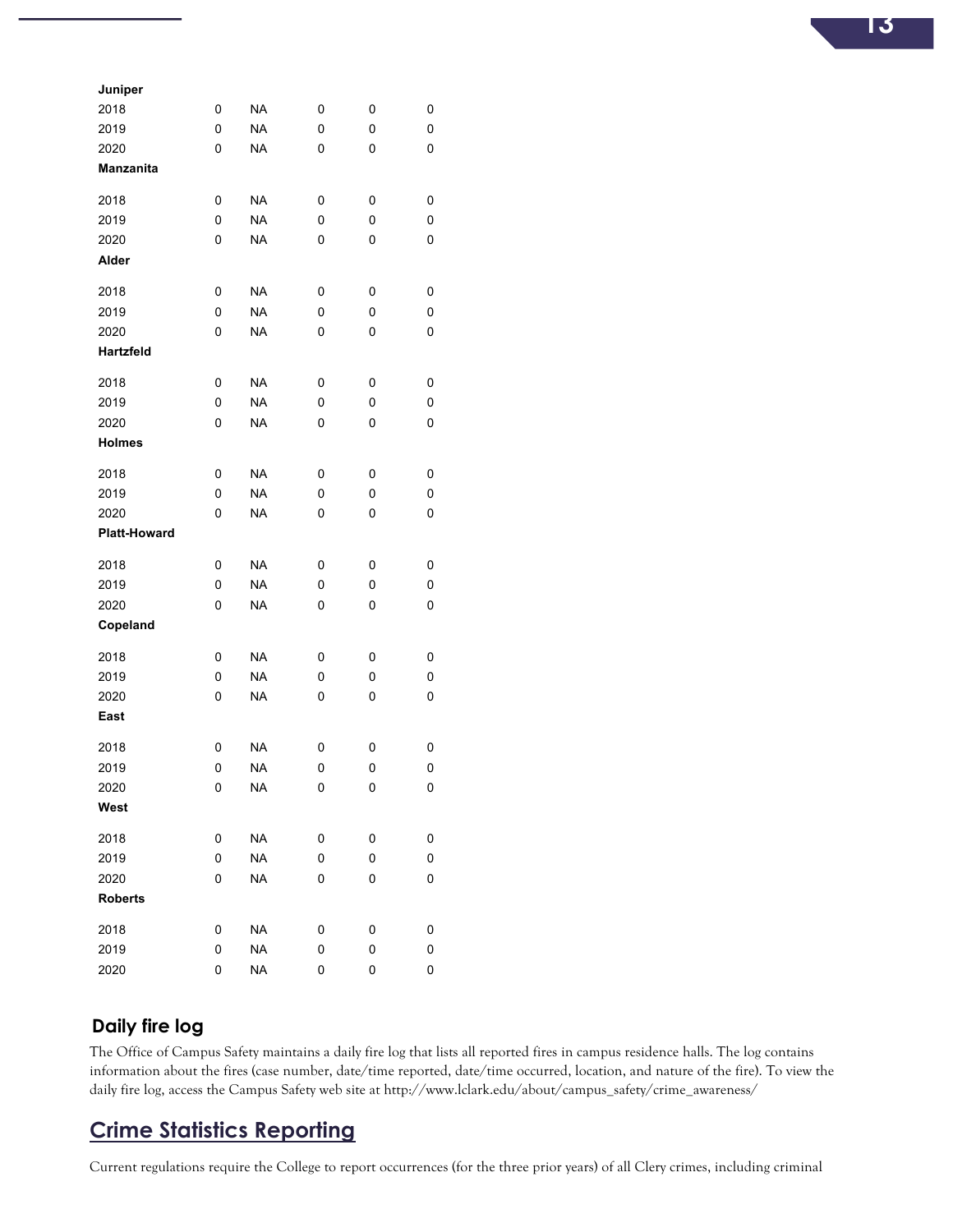homicide, murder, non-negligent manslaughter, manslaughter by negligence, rape, fondling, incest, statutory rape , robbery, aggravated assault, burglary, motor vehicle theft and arson. Additionally, the College must report "hate crimes" – any of the aforementioned offenses motivated by the following categories of bias: race, gender, gender identity, religion, sexual orientation, ethnicity, national origin or disability, as well as other offenses motivated by the same categories of bias, including larceny-theft, simple assault, intimidation, and destruction, damage or vandalism of property. The College is also required to report all Violence Against Women Act (VAWA) offenses, including occurrences of domestic violence, dating violence and stalking. Lastly, the College must disclose arrests and referrals for disciplinary action for weapons violations, drug abuse violations and liquor law violations.

The Director of Campus Safety, or designee, gathers and compiles the crime statistics for this annual report. In addition to the crimes reported to Campus Safety that are included in this report, the Director of Campus Safety canvasses many other "Campus Security Authorities" for additional criminal activity that may not have been reported to the Office of Campus Safety. Those "Campus Security Authorities" include, but are not limited to, the Title IX Coordinator and Deputy Title IX Coordinators, Overseas and Off Campus Programs Director and Associate Director, Faculty/Staff Advisors to student organizations, the Director and Associate Directors of Physical Education and Athletics (including other administrators/staff) as well as Athletic Team Head Coaches, members of the Campus Safety Department, the Vice President of Student Life/Dean of Students, Associate Deans of Students, the Interim Director of Campus Living, the Interim Director of Student Rights and Responsibilities, the Director of College Outdoors, the Associate Director for Health Promotion, the Interim Director of New Student Orientation, the Director of Student Engagement, the Area Directors, Resident Advisors, and specified persons at the Graduate School of Education and Counseling and the Law School.

Crime statistics in this report from off-campus venues and adjacent streets were compiled in collaboration with the Portland Police Bureau. There are no off-campus student organizations affiliated with Lewis & Clark College such as fraternities or sororities. Double-counting of these crimes is avoided by an oversight process conducted by the Director of Campus Safety.

The College does not require that its mental health counselors report crimes, when the knowledge of such crimes arose in the context of a privileged relationship. In addition, the College has determined that the following individuals are not obligated to report Clery crime information they may learn in performing their professional activities – Associate Dean of Students for Health and Wellness, Director of the Student Health Service, all SARAs, Ombuds, Dean of Religious and Spiritual Life, Associate Director for Health Promotion, and the clinical staff in the Student Health Service. However, the College does have procedures in place whereby all those referenced above encourage clients to voluntarily report crimes to the police and/or college officials.

The reporting of sexual assaults through the Sexual Assault Response Network allows for the reporting of crimes on a voluntary, confidential basis for inclusion in the annual report. The only other process in place allowing for the anonymous reporting of Clery crimes, VAWA offenses and hate/bias crimes is by access to the "Report a Concerning Situation" portal on the College's Title IX Compliance site.

Lewis & Clark will, upon written request, disclose to the alleged victim of a crime of violence, or a non-forcible sexual assault, the results of any disciplinary hearing conducted by the college against the student who is the alleged perpetrator of the crime or offense. If the alleged victim is deceased as a result of the crime or offense, Lewis & Clark will provide the results of the disciplinary hearing to the victim's next of kin, if so requested.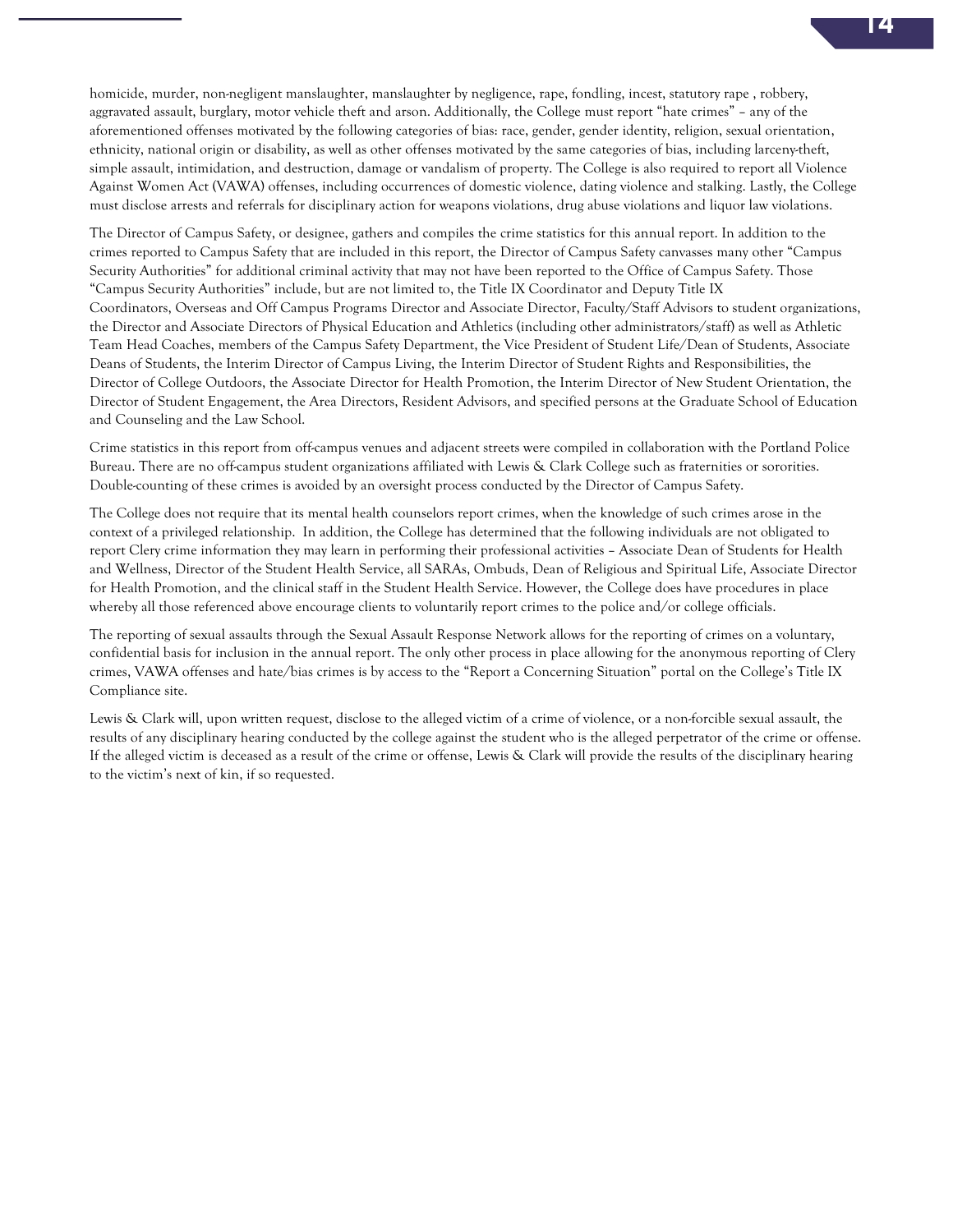

# **Crime and Offense Statistics**

#### **Criminal Offenses**

| <b>CATEGORY</b>                              | <b>VENUE</b>                                                                                              | 2018             | 2019             | 2020             |
|----------------------------------------------|-----------------------------------------------------------------------------------------------------------|------------------|------------------|------------------|
| <b>Murder and Non-Negligent Manslaughter</b> |                                                                                                           |                  |                  |                  |
|                                              | On campus<br>$\bullet$                                                                                    | $\theta$         | $\theta$         | $\theta$         |
|                                              | In dormitories or other residential facilities<br>$\bullet$                                               | $\mathbf{0}$     | $\overline{0}$   | $\mathbf{0}$     |
|                                              | In or on a non-campus building or property<br>$\bullet$                                                   | $\boldsymbol{0}$ | $\theta$         | $\mathbf{0}$     |
|                                              | On public property<br>$\bullet$                                                                           | $\boldsymbol{0}$ | $\boldsymbol{0}$ | $\theta$         |
| <b>Manslaughter by Negligence</b>            |                                                                                                           | 2018             | 2019             | 2020             |
|                                              | On campus<br>$\bullet$                                                                                    | $\mathbf{0}$     | $\overline{0}$   | $\mathbf{0}$     |
|                                              | In dormitories or other residential facilities<br>$\bullet$                                               | $\mathbf{0}$     | $\theta$         | $\mathbf{0}$     |
|                                              | In or on a non-campus building or property<br>$\bullet$                                                   | $\boldsymbol{0}$ | $\overline{0}$   | $\mathbf{0}$     |
|                                              | On public property<br>$\bullet$                                                                           | $\boldsymbol{0}$ | $\boldsymbol{0}$ | $\mathbf{0}$     |
| Rape                                         |                                                                                                           | 2018             | 2019             | 2020             |
| (additional narrative below)                 |                                                                                                           | 3                | 3                | 2                |
|                                              | On campus<br>$\bullet$<br>In dormitories or other residential facilities<br>$\bullet$                     | 3                | 3                | $\overline{2}$   |
|                                              | In or on a non-campus building or property<br>$\bullet$                                                   | $\boldsymbol{0}$ | $\mathbf{0}$     | $\boldsymbol{0}$ |
|                                              | On public property<br>$\bullet$                                                                           | $\overline{0}$   | $\boldsymbol{0}$ | $\theta$         |
| <b>Fondling</b>                              |                                                                                                           | 2018             | 2019             | 2020             |
| (additional narrative below)                 | On campus<br>$\bullet$                                                                                    | 3                | 2                | 4                |
|                                              | In dormitories or other residential facilities<br>$\bullet$                                               | $\overline{3}$   | $\overline{2}$   | 4                |
|                                              | In or on a non-campus building or property<br>$\bullet$                                                   | $\mathbf{1}$     | $\boldsymbol{0}$ | $\mathbf{0}$     |
|                                              | On public property<br>$\bullet$                                                                           | $\overline{0}$   | $\theta$         | $\Omega$         |
| <b>Incest and Statutory Rape</b>             |                                                                                                           | 2018             | 2019             | 2020             |
|                                              |                                                                                                           |                  |                  |                  |
|                                              | $\bullet$                                                                                                 | $\boldsymbol{0}$ | $\theta$         | $\mathbf{0}$     |
|                                              | On campus<br>In dormitories or other residential facilities<br>$\bullet$                                  | $\boldsymbol{0}$ | $\overline{0}$   | $\Omega$         |
|                                              | In or on a non-campus building or property<br>$\bullet$                                                   | $\boldsymbol{0}$ | $\mathbf{0}$     | $\mathbf{0}$     |
|                                              | On public property<br>$\bullet$                                                                           | $\boldsymbol{0}$ | $\boldsymbol{0}$ | $\overline{0}$   |
| <b>Aggravated Assault</b>                    |                                                                                                           | 2018             | 2019             | 2020             |
|                                              | On campus<br>$\bullet$                                                                                    | $\boldsymbol{0}$ | $\boldsymbol{0}$ | $\boldsymbol{0}$ |
|                                              | In dormitories or other residential facilities<br>$\bullet$                                               | $\boldsymbol{0}$ | $\boldsymbol{0}$ | $\boldsymbol{0}$ |
|                                              | In or on a non-campus building or property<br>$\bullet$                                                   | $\boldsymbol{0}$ | $\boldsymbol{0}$ | $\boldsymbol{0}$ |
|                                              | On public property<br>$\bullet$                                                                           | $\boldsymbol{0}$ | $\overline{0}$   | $\overline{0}$   |
| <b>Robbery</b>                               |                                                                                                           | 2018             | 2019             | 2020             |
|                                              | $\bullet$                                                                                                 | $\boldsymbol{0}$ | $\mathbf{0}$     | $\boldsymbol{0}$ |
|                                              | On campus<br>$\bullet$                                                                                    | $\boldsymbol{0}$ | $\boldsymbol{0}$ | $\overline{0}$   |
|                                              | In dormitories or other residential facilities<br>In or on a non-campus building or property<br>$\bullet$ | $\boldsymbol{0}$ | $\boldsymbol{0}$ | $\boldsymbol{0}$ |
|                                              | On public property<br>$\bullet$                                                                           | $\boldsymbol{0}$ | $\boldsymbol{0}$ | $\boldsymbol{0}$ |
| <b>Burglary</b>                              |                                                                                                           | 2018             | 2019             | 2020             |
|                                              | $\bullet$                                                                                                 | $\boldsymbol{0}$ | $\boldsymbol{0}$ | $\mathbf{1}$     |
|                                              | On campus<br>$\bullet$                                                                                    | $\boldsymbol{0}$ | $\boldsymbol{0}$ | $\boldsymbol{0}$ |
|                                              | In dormitories or other residential facilities<br>$\bullet$                                               | $\boldsymbol{0}$ | $\boldsymbol{0}$ | $\overline{0}$   |
|                                              | In or on a non-campus building or property<br>On public property<br>$\bullet$                             | $\boldsymbol{0}$ | $\boldsymbol{0}$ | $\boldsymbol{0}$ |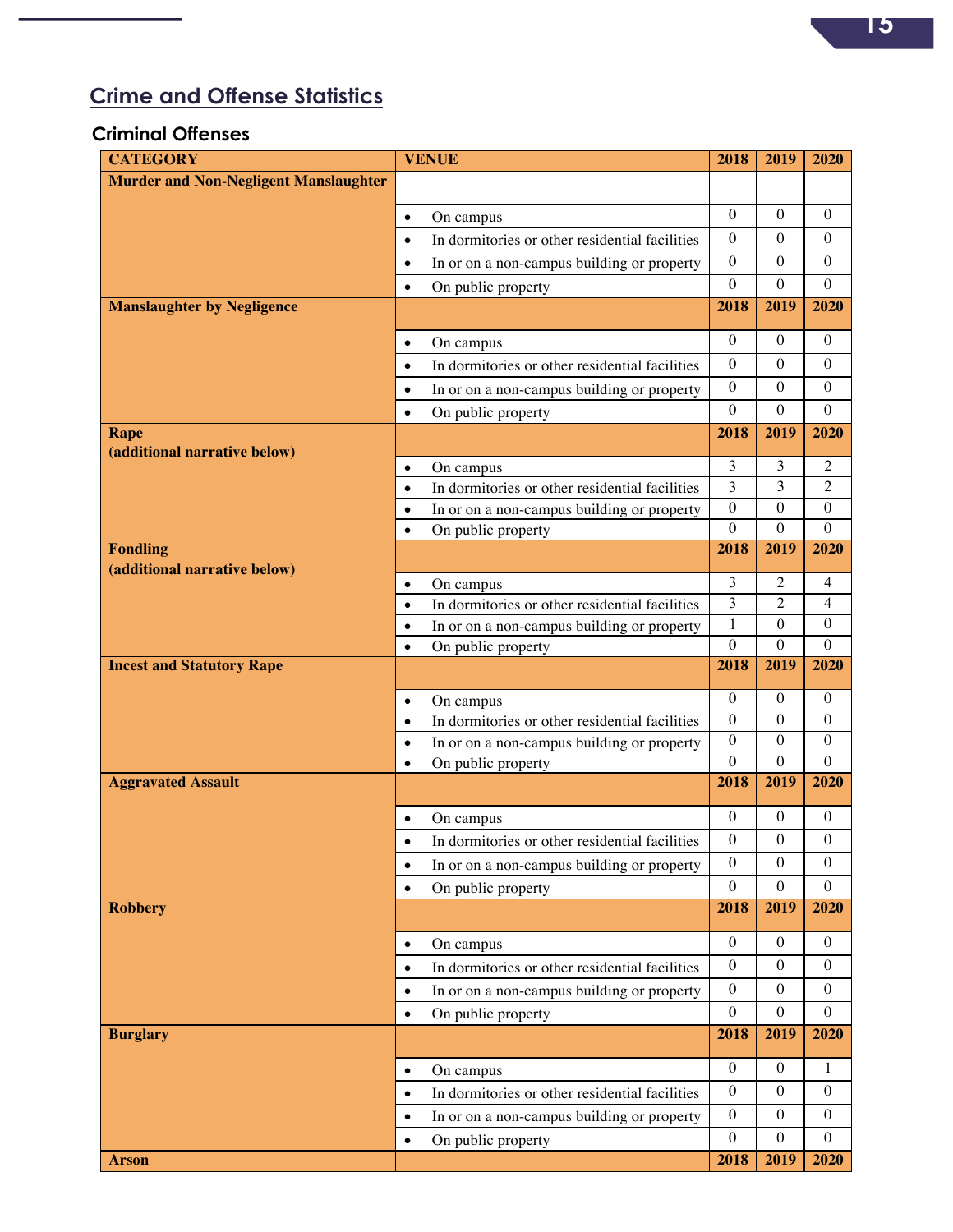|                            | ٠ | On campus                                      | $\Omega$ |          | $\Omega$ |
|----------------------------|---|------------------------------------------------|----------|----------|----------|
|                            |   | In dormitories or other residential facilities | $\Omega$ | $\theta$ | $\Omega$ |
|                            |   |                                                |          |          |          |
|                            |   | In or on a non-campus building or property     | $\Omega$ | $\theta$ | $\Omega$ |
|                            |   | On public property                             | $\Omega$ | $\theta$ | $\Omega$ |
|                            |   |                                                |          |          |          |
| <b>Motor Vehicle Theft</b> |   |                                                | 2018     | 2019     | 2020     |
|                            |   |                                                |          |          |          |
|                            |   | On campus                                      |          | $\theta$ | $\Omega$ |
|                            |   | In dormitories or other residential facilities | $\Omega$ | $\theta$ | $\Omega$ |
|                            |   | In or on a non-campus building or property     | $\Omega$ | $\theta$ | $\Omega$ |

### **Hate Crimes**

| <b>Hate Crimes</b> |                                                | 2018 | <b>2019</b> | 2020 |
|--------------------|------------------------------------------------|------|-------------|------|
|                    | On campus                                      |      |             |      |
|                    | In dormitories or other residential facilities |      |             |      |
|                    |                                                |      |             |      |
|                    | In or on a non-campus building or property     |      |             |      |
|                    | On public property                             |      |             |      |

#### **VAWA Offenses**

| <b>Dating Violence</b>                                                                   |                                                                | 2018                           | 2019                     | 2020             |
|------------------------------------------------------------------------------------------|----------------------------------------------------------------|--------------------------------|--------------------------|------------------|
|                                                                                          | On campus<br>$\bullet$                                         | $\boldsymbol{0}$               | $\mathbf{1}$             | $\boldsymbol{0}$ |
|                                                                                          | In dormitories or other residential<br>$\bullet$<br>facilities | $\boldsymbol{0}$               | $\mathbf{1}$             | $\boldsymbol{0}$ |
|                                                                                          | In or on a non-campus building or<br>$\bullet$<br>property     | $\mathbf{0}$                   | $\mathbf{0}$             | $\overline{0}$   |
|                                                                                          | On public property<br>$\bullet$                                | $\mathbf{0}$                   | $\Omega$                 | $\overline{0}$   |
|                                                                                          |                                                                | 2018                           | 2019                     | 2020             |
|                                                                                          | On campus<br>$\bullet$                                         | $\mathbf{1}$                   | $\theta$                 | $\theta$         |
|                                                                                          | In dormitories or other residential<br>$\bullet$<br>facilities | $\mathbf{1}$                   | $\mathbf{0}$             | $\theta$         |
|                                                                                          | In or on a non-campus building or<br>$\bullet$<br>property     | $\mathbf{0}$                   | $\mathbf{0}$             | $\theta$         |
|                                                                                          | On public property<br>$\bullet$                                | $\mathbf{0}$                   | $\Omega$                 | $\theta$         |
| <b>Stalking</b>                                                                          |                                                                | 2018                           | 2019                     | 2020             |
|                                                                                          |                                                                |                                |                          |                  |
|                                                                                          | On campus<br>$\bullet$                                         | 5                              | $\boldsymbol{0}$         | $\mathbf{1}$     |
|                                                                                          | In dormitories or other residential<br>$\bullet$<br>facilities | $\overline{2}$                 | $\overline{0}$           | $\mathbf{1}$     |
|                                                                                          | In or on a non-campus building or<br>$\bullet$<br>property     | $\mathbf{0}$                   | $\overline{0}$           | $\overline{0}$   |
|                                                                                          | On public property<br>$\bullet$                                | $\boldsymbol{0}$               | $\mathbf{0}$             | $\mathbf{0}$     |
| <b>Rape</b>                                                                              |                                                                | 2018                           | 2019                     | 2020             |
| <b>Domestic Violence</b><br>(additional narrative below)<br>(additional narrative below) | On campus<br>$\bullet$                                         | 3                              | $\overline{3}$           | $\overline{2}$   |
| (also reported under Criminal Offenses<br>above)                                         | In dormitories or other residential<br>$\bullet$<br>facilities | $\overline{3}$                 | 3                        | $\overline{2}$   |
|                                                                                          | In or on a non-campus building or<br>$\bullet$<br>property     | $\mathbf{0}$<br>$\overline{0}$ | $\theta$<br>$\mathbf{0}$ | $\theta$         |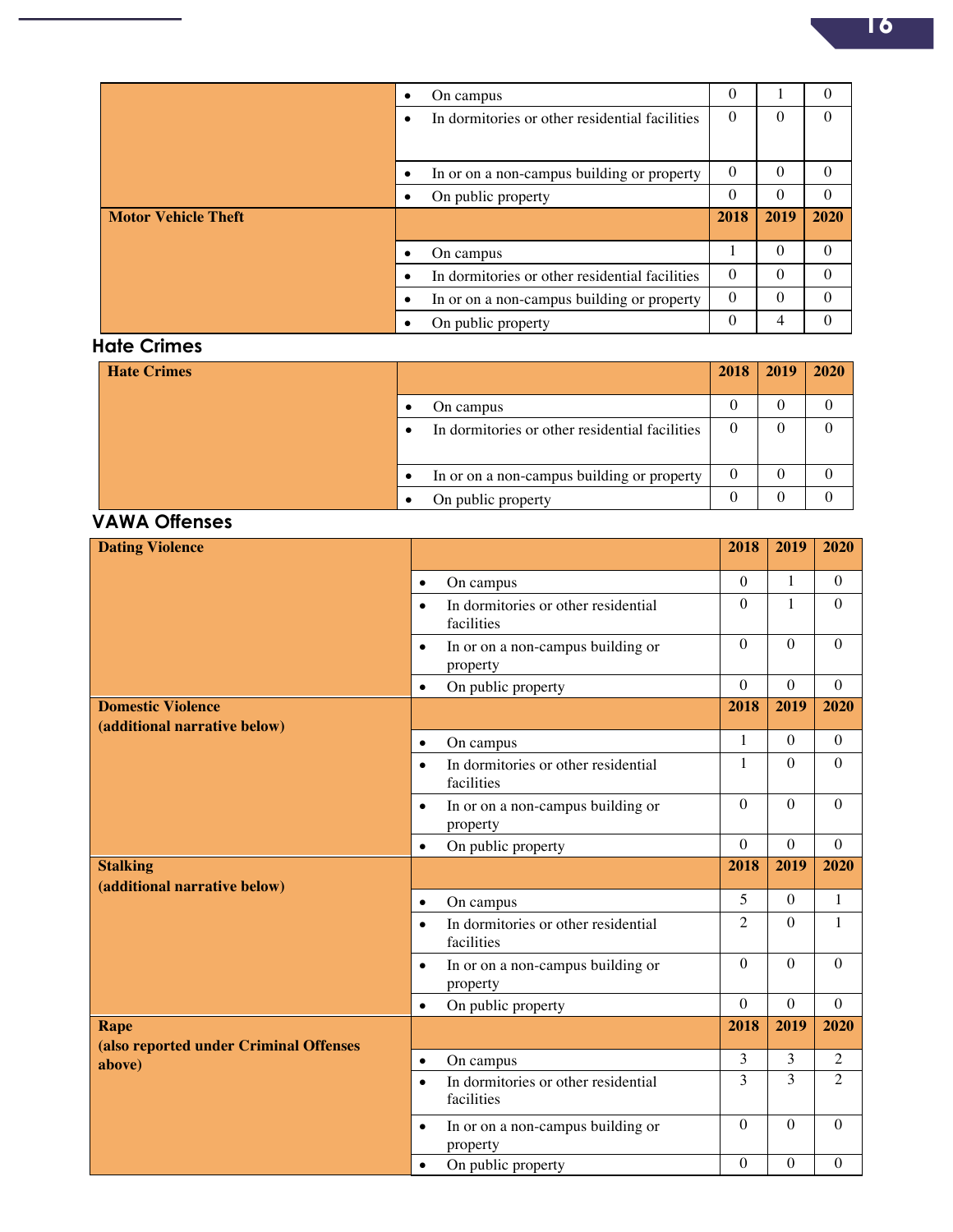|                                                  |           | On campus                                         | 3        | 2        | 4        |
|--------------------------------------------------|-----------|---------------------------------------------------|----------|----------|----------|
| Fondling                                         | ٠         | In dormitories or other residential<br>facilities | 3        | 2        |          |
| (also reported under Criminal Offenses<br>above) |           | In or on a non-campus building or<br>property     |          | $\theta$ | $\Omega$ |
|                                                  | ٠         | On public property                                | $\theta$ | $\theta$ | $\Omega$ |
| <b>Incest and Statutory Rape</b>                 |           |                                                   | 2018     | 2019     | 2020     |
| (also reported under Criminal Offenses           |           |                                                   |          |          |          |
| above)                                           |           | On campus                                         | $\Omega$ | $\Omega$ | $\Omega$ |
|                                                  | $\bullet$ | In dormitories or other residential<br>facilities | $\Omega$ | $\theta$ | $\Omega$ |
|                                                  |           | In or on a non-campus building or<br>property     | $\Omega$ | $\Omega$ | $\Omega$ |
|                                                  |           | On public property                                | 0        | $\Omega$ | $\Omega$ |

#### **Drug, Alcohol and Weapons Offenses**

| <b>Arrest For</b>                         |                                                             | 2018             | 2019             | 2020             |
|-------------------------------------------|-------------------------------------------------------------|------------------|------------------|------------------|
| <b>Liquor law violations</b>              |                                                             | $\Omega$         | $\mathbf{0}$     | $\Omega$         |
|                                           | On campus<br>$\bullet$                                      | $\boldsymbol{0}$ | $\mathbf{0}$     | $\mathbf{0}$     |
|                                           | In dormitories or other residential facilities<br>$\bullet$ |                  | $\mathbf{0}$     | $\mathbf{0}$     |
|                                           | In or on a non-campus building or property<br>$\bullet$     | $\boldsymbol{0}$ |                  |                  |
|                                           | On public property<br>$\bullet$                             | $\Omega$         | $\Omega$         | $\mathbf{0}$     |
| <b>Arrest For Drug-related violations</b> | On campus<br>٠                                              | $\theta$         | $\boldsymbol{0}$ | $\boldsymbol{0}$ |
|                                           | In dormitories or other residential facilities<br>$\bullet$ | $\theta$         | $\mathbf{0}$     | $\theta$         |
|                                           | In or on a non-campus building or property<br>$\bullet$     | $\theta$         | $\theta$         | $\theta$         |
|                                           | On public property<br>$\bullet$                             | $\mathbf{0}$     | $\mathbf{0}$     | $\mathbf{0}$     |
| <b>Weapons possession</b>                 | On campus<br>$\bullet$                                      | $\mathbf{0}$     | $\theta$         | $\mathbf{1}$     |
|                                           | In dormitories or other residential facilities<br>$\bullet$ | $\mathbf{0}$     | $\overline{0}$   | $\boldsymbol{0}$ |
|                                           | In or on a non-campus building or property<br>$\bullet$     | $\boldsymbol{0}$ | $\boldsymbol{0}$ | $\boldsymbol{0}$ |
|                                           | On public property<br>$\bullet$                             | $\Omega$         | $\mathbf{0}$     | $\theta$         |
|                                           |                                                             |                  |                  |                  |
|                                           |                                                             |                  |                  |                  |
|                                           |                                                             |                  |                  |                  |
| <b>Disciplinary Referrals:</b>            |                                                             | 2018             | 2019             | 2020             |
|                                           | On campus<br>$\bullet$                                      | 159              | 79               | 67               |
| <b>Liquor Law violations</b>              | In dormitories or other residential facilities<br>$\bullet$ | 151              | 75               | 66               |
|                                           | In or on a non-campus building or property<br>$\bullet$     | $\overline{3}$   | $\mathbf{0}$     | $\theta$         |
|                                           | On public property<br>$\bullet$                             | $\mathbf{0}$     | $\mathbf{1}$     | $\mathbf{0}$     |
| <b>Drug-related violations</b>            | On campus<br>$\bullet$                                      | 60               | 56               | 25               |
|                                           | In dormitories or other residential facilities<br>$\bullet$ | 48               | 52               | 25               |
|                                           | In or on a non-campus building or property<br>$\bullet$     | $\boldsymbol{0}$ | $\overline{0}$   | $\mathbf{0}$     |
|                                           | On public property<br>$\bullet$                             | $\theta$         | 6                | 6                |
| <b>Weapons possession</b>                 | On campus<br>$\bullet$                                      | $\overline{0}$   | $\boldsymbol{0}$ | $\boldsymbol{0}$ |
|                                           | In dormitories or other residential facilities<br>$\bullet$ | $\mathbf{0}$     | 1                | $\mathbf{0}$     |
|                                           | In or on a non-campus building or property<br>$\bullet$     | $\boldsymbol{0}$ | 1                | $\boldsymbol{0}$ |

The category "On campus" is composed of all on-campus incidents, including those listed in the category, "In dormitories or other residential facilities". Therefore, the two categories are not cumulative, but duplicative.

The category "In or on a non-campus building or property" refers to multiple Portland, Oregon addresses, including the Lewis & Clark Community Counseling Center at 4445 SW Barbur Blvd, Suites 106, 107 and 205, the National Crime Victim Law Institute